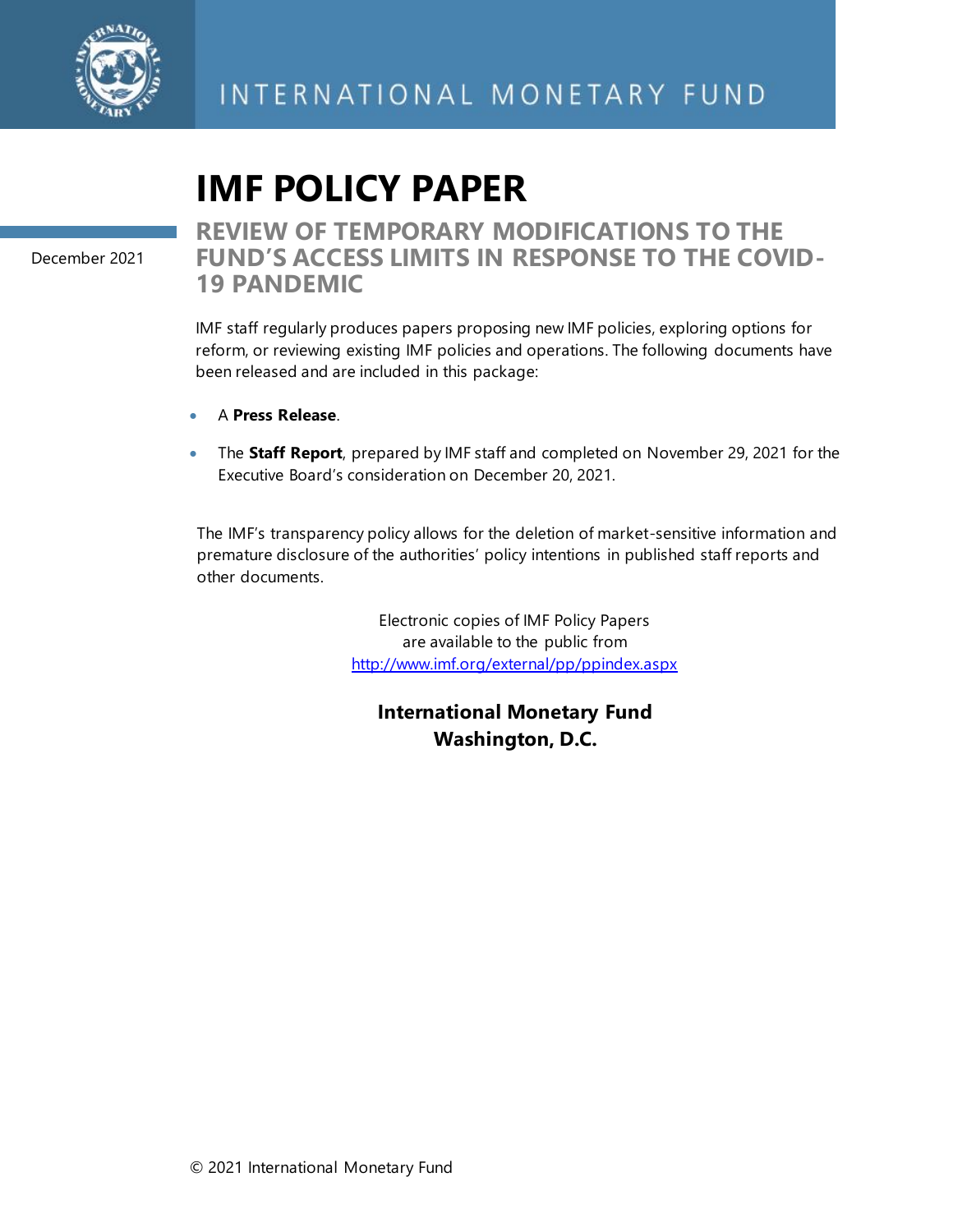

PR[21/XX]

### **IMF Executive Board Approves Temporary Extension of Cumulative Access Limits in the Fund's Emergency Financing Instruments**

#### **FOR IMMEDIATE RELEASE**

**Washington, DC** – **December 23, 2021:** On December 20, 2021**,** the IMF's Executive Board approved 18-month extensions (through end-June 2023) of the temporary increases to the cumulative access limits under its emergency financing instruments, i.e., the Rapid Financing Instrument (RFI) regular window, the Rapid Credit Facility (RCF) Exogenous Shock window, and the RFI's and RCF's Large Natural Disaster (LND) windows and allowed all other access limits that had been temporarily increased to return to their pre-pandemic levels from January 1, 2022 as scheduled.<sup>1</sup> This decision reflects the expected and ongoing gradual shift to uppercredit-tranche (UCT) quality arrangements from emergency financing triggered by urgent, pandemic-related balance of payment (BoP) needs. At the same time, the decision ensures continued access by member countries to the Fund's emergency financing, should urgent BoP needs arise when a UCT-quality arrangement is either not necessary or not feasible.

The temporary increases in access limits for the RFI regular window and the RCF Exogenous Shock window were first introduced in April 2020 and extended in September 2020, and again in March 2021. For the RFI's and RCF's LND windows, the temporary increases were introduced in June 2021.

The Executive Board reinstated the limit on the number of disbursements under the RCF within a 12-month period and endorsed staff's proposal to prepare an exit strategy from the temporary increase in cumulative access limits under emergency financing instruments by end-June 2023.

#### **Executive Board Assessment<sup>2</sup>**

Executive Directors noted that the temporarily-high access limits ensured that the Fund was able to swiftly provide adequate support to its members during the pandemic. They stressed that access limits are a key element of the Fund's risk management framework, providing safeguards to Fund resources and preserving the revolving nature and catalytic role of Fund financing. Returning annual access limits to lower levels while extending the cumulative access limits for emergency financing balances the need to preserve member countries' borrowing space with safeguarding Fund resources.

Directors agreed with the proposal to extend the temporarily-higher cumulative access limits under the Fund's emergency financing instruments for 18 months, while allowing all other

<sup>&</sup>lt;sup>1</sup> For the PRGT, the annual/cumulative normal access limits approved in July 2021 of 145/435 percent of quota, respectively, will apply.

 $^2$  At the conclusion of the discussion, the Managing Director, as Chairman of the Board, summarizes the views of Executive Directors, and this summary is transmitted to the country authorities. An explanation of any qualifiers used in summings up can be found here: http://www.IMF.org/external/np/s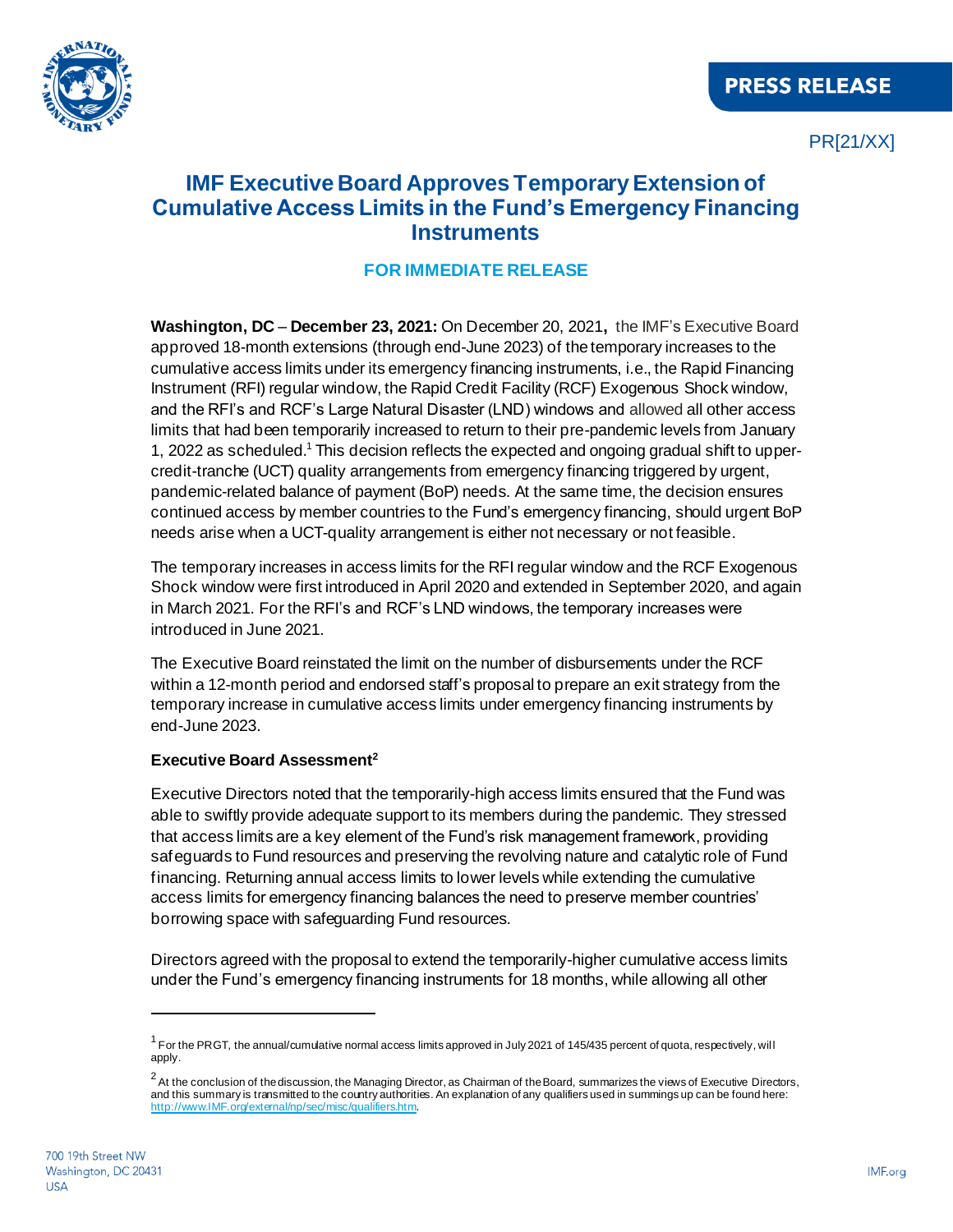temporarily-increased access limits to expire and return on January 1, 2022 to pre-pandemic levels, except for the PRGT normal annual access limit, which will become 145 percent of quota as approved in July 2021. They also noted that the PRGT normal cumulative access limit was increased on a non-transitory basis to 435 percent of quota in July 2021. A few Directors thought that the extension of the cumulative limits under the emergency financing instruments could have been shorter.

Directors agreed that the respective cumulative access limits for the regular window of the Rapid Financing Instrument (RFI) and the exogenous shocks window of the Rapid Credit Facility (RCF) will remain at 150 percent of quota through end-June 2023. They also agreed that cumulative access limits for the RFI's and RCF's Large Natural Disaster (LND) windows will remain at 183.33 percent of quota through end-June 2023. Directors noted that the further temporary extension of the higher cumulative access limits for emergency financing instruments would have a limited impact on GRA and PRGT resources.

Directors also agreed to reinstate from January 1, 2022 the temporarily-suspended twodisbursement limit under the RCF within a 12-month period. They took note that no member requested RCF disbursements in excess of such limit despite its relaxation during the pandemic period.

Directors noted that the extensions of the temporarily-higher cumulative access limits would leave adequate borrowing room to support urgent balance of payments needs under the emergency financing instruments for most Fund members when upper credit tranche (UCT) quality programs are either not feasible or not necessary. Some Directors urged careful monitoring to ensure that affected countries are not unduly constrained by the return to lower annual access limits. Many Directors emphasized the need for a rigorous and transparent application of the qualification requirements for emergency financing, including a convincing justification in case a UCT-quality program is assessed to be not feasible, and some highlighted the importance of strong governance and robust safeguards for the use of emergency financing. Directors underscored that members should be encouraged to transition to tailored, UCT-quality programs when appropriate and feasible to support structural reforms to address underlying vulnerabilities and larger financing needs. In this context, Directors welcomed the fact that members have been increasingly seeking financial assistance under Fund arrangements that meet UCT-quality standards rather than through emergency financing instruments.

Directors generally welcomed the staff proposal to prepare an exit strategy by end-June 2023 and asked for early Board engagement. Some Directors emphasized that the 18-month extension should be the last, and a few called on staff to prepare an exit strategy much earlier than proposed. A few other Directors recommended having greater flexibility.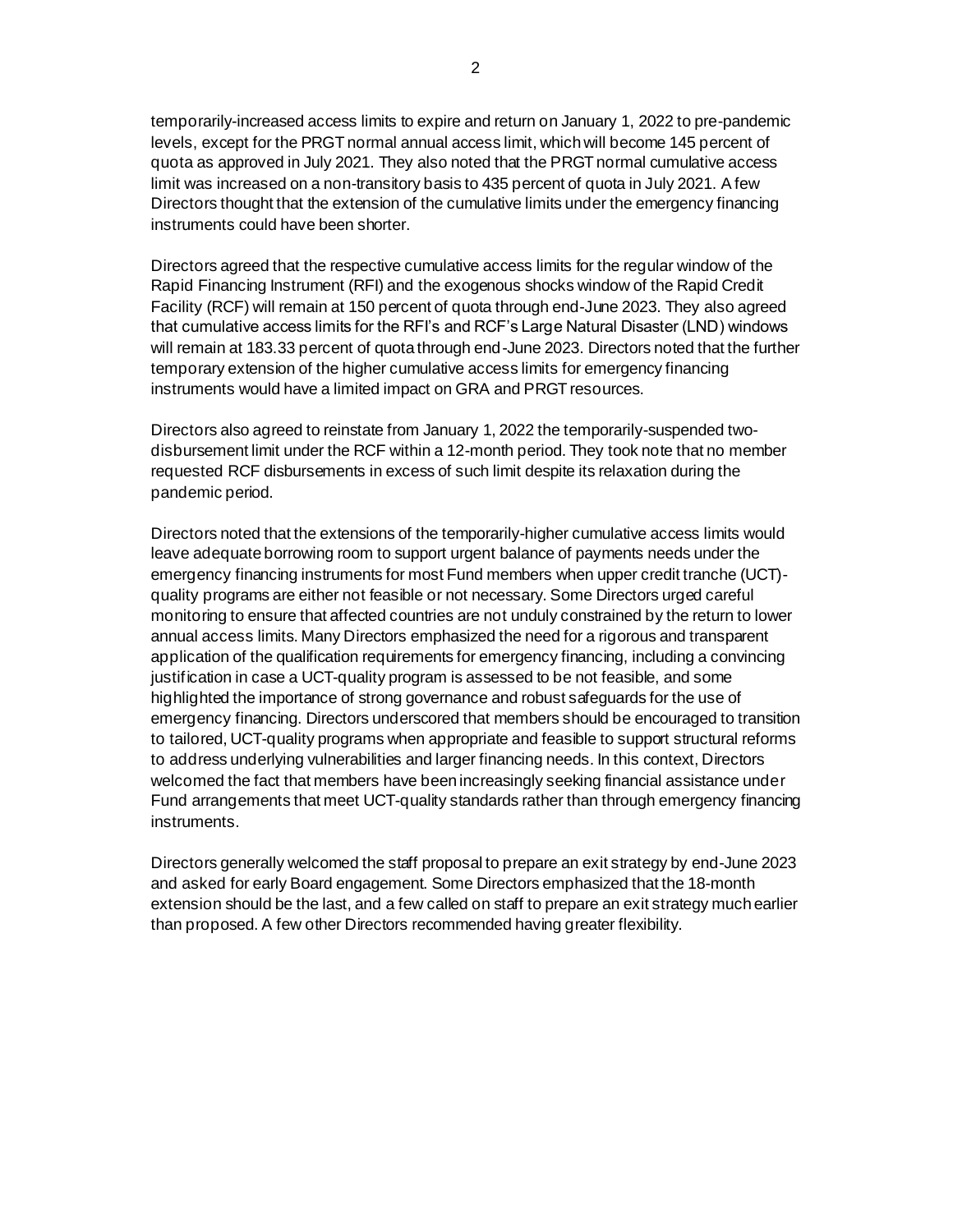

November 29, 2021

### **REVIEW OF TEMPORARY MODIFICATIONS TO THE FUND'S ACCESS LIMITS IN RESPONSE TO THE COVID-19 PANDEMIC**

## **EXECUTIVE SUMMARY**

Over the course of the pandemic, the Fund has made several modifications to the access limits on the use of Fund's resources to increase the borrowing space under the hard caps on emergency financing and under the annual limits that trigger exceptional access (EA) safeguards under GRA and PRGT. The current temporarily-increased access limits expire at end-December 2021, and absent policy changes, the limits would return to the lower pre-pandemic levels or to the new PRGT annual access limit. Specifically, on January 1, 2022, the GRA and PRGT annual access limits would return to 145 percent of quota from the current level of 245 percent of quota. The annual/cumulative access limits for emergency financing instruments would return to: (i) 50/100 percent of quota, respectively, for the Rapid Financing Instrument (RFI) regular window and Rapid Credit Facility (RCF) Exogenous Shock window; and (ii) 80/133.33 percent of quota, respectively, for Large Natural Disaster (LND) windows of the RCF and RFI. In addition, the temporarily suspended limit on the number of disbursements under the RCF within a 12-month period would expire as of January 1, 2022.

The return of GRA and PRGT access limits to lower levels would not unduly constrain countries' access to future Fund financing. However, because many countries have received emergency financing at the level of 100 percent of quota during the pandemic, reverting the cumulative access limits under the emergency financing instruments to the pre-pandemic levels would restrict these countries from accessing emergency financing for several years, until they start repurchasing/repaying their loans.

Staff proposes to let all access limits return to pre-pandemic levels (or the new PRGT annual access limit), with the exception of the cumulative access limits for emergency financing instruments, which would be extended at the current level for another 18 months. Specifically, the cumulative access limits would remain at 150 percent of quota for RFI regular window and RCF exogenous shock window, and 183.33 percent of quota for the Large Natural Disaster windows of the RFI and RCF until end-June 2023, allowing access of at least 50 percent of quota (cumulative) under the Fund's emergency financing instruments for most countries. In addition, staff proposes to reinstate from January 1, 2022 the limit on the number of disbursements under the RCF within a 12-month period.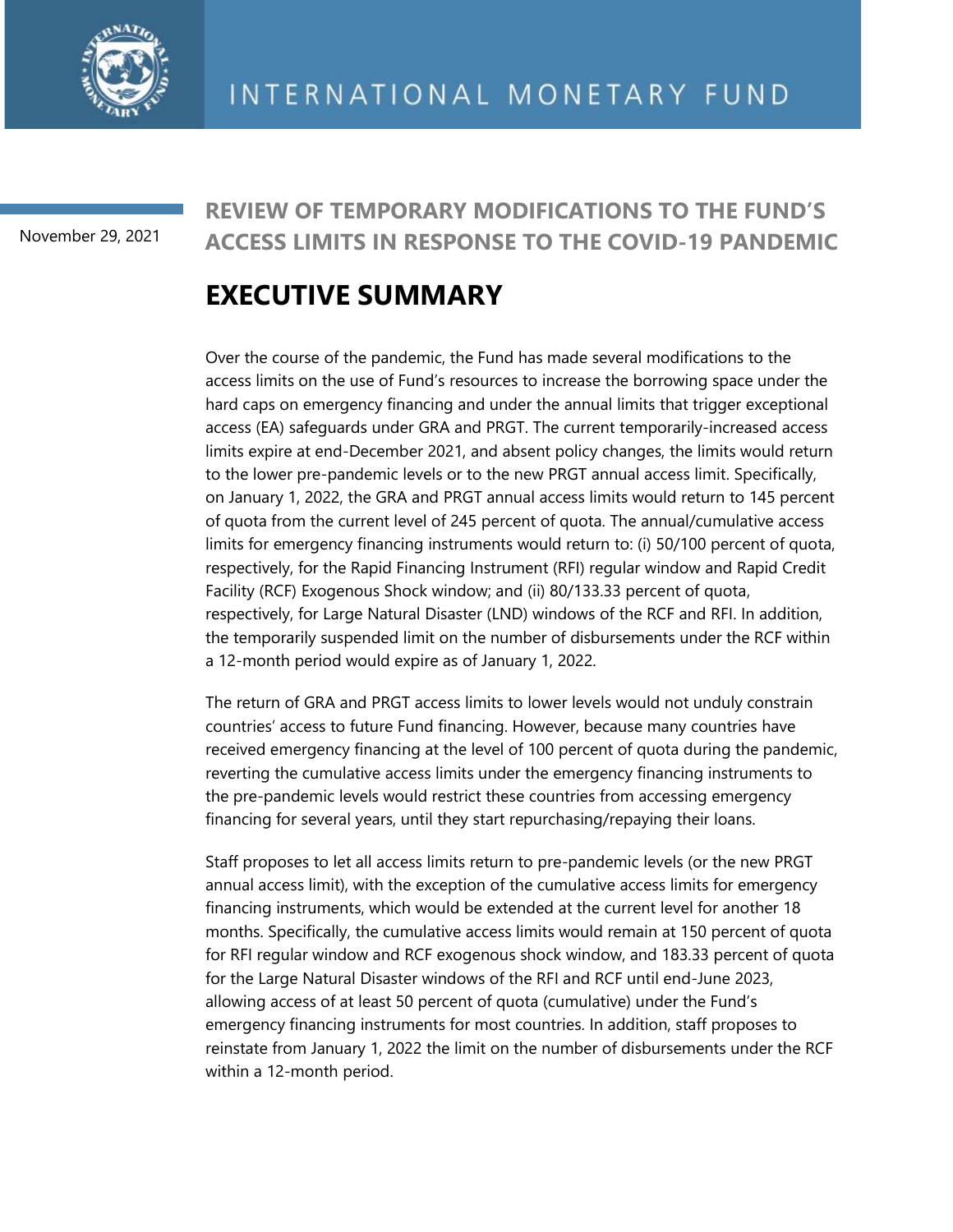Staff's proposal strikes a balance between safeguarding Fund resources and allowing countries some room to access emergency financing instruments in case of an urgent BoP need when an upper credit tranche-quality (UCT) program is either not feasible or not necessary. This proposal also supports the shift from emergency financing towards UCT-quality arrangements. Staff will develop an exit strategy towards a post-pandemic emergency financing access limit policy by end-June 2023.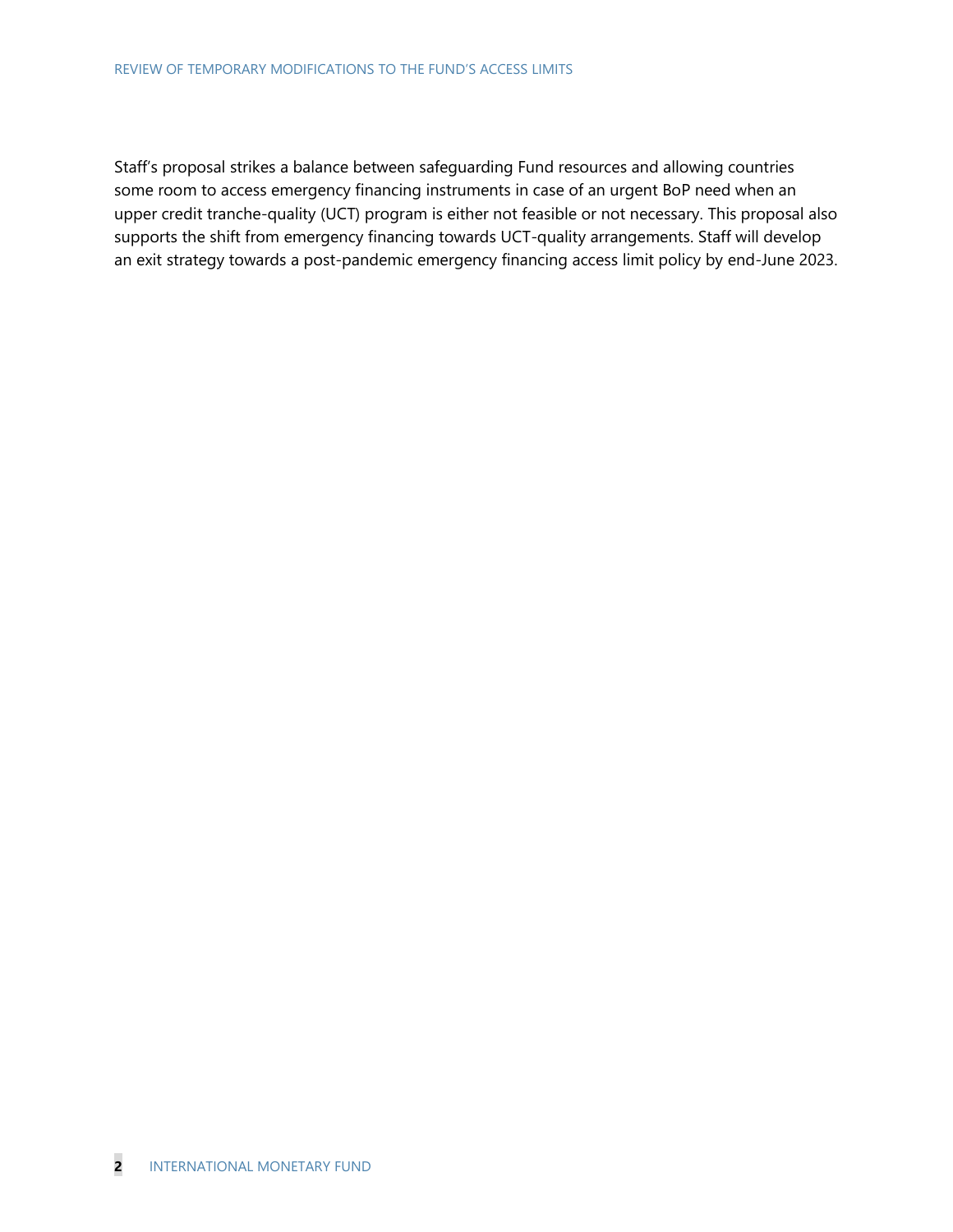#### Approved By **Guillaume Chabert, Yan Liu, and Zuzana Murgasova**

Prepared by the Strategy, Policy, and Review Department; Legal Department; and Finance Department. The team comprised Daehaeng Kim, Jung Yeon Kim, Andreja Lenarcic, and Giulio Lisi (SPR); Kyung Kwak, Qingxiang Li, Gustavo Pinto, and Gabriela Rosenberg (LEG); Charleen Gust, Beata Jajko, Nelson Sobrinho, and Olaf Unteroberdoerster (FIN). Xiaoya Yue and Khamza Sharifzoda (SPR), and Sandra Saveikyte (FIN) provided research assistance and Merceditas San Pedro-Pribram and Phyo Thet Zin (SPR) provided administrative support.

## **CONTENTS**

| INTRODUCTION 4                                                                                      |  |
|-----------------------------------------------------------------------------------------------------|--|
| IMPLICATIONS OF RETURNING TO PRE-PANDEMIC ACCESS LIMITS__________________________7                  |  |
| STAFF PROPOSAL: EXTEND THE CURRENT RCF AND RFI CUMULATIVE ACCESS                                    |  |
|                                                                                                     |  |
|                                                                                                     |  |
| <b>FIGURES</b>                                                                                      |  |
|                                                                                                     |  |
| 2. EF Cumulative Borrowing Space Upon Expiration of Temporary High Access ________________ 8        |  |
|                                                                                                     |  |
|                                                                                                     |  |
| <b>TABLES</b>                                                                                       |  |
|                                                                                                     |  |
|                                                                                                     |  |
| <b>ANNEXES</b>                                                                                      |  |
| I. Timeline of Modifications in Access Limits During the Pandemic Period ________________________17 |  |
| II. Countries with Approved Emergency Financing Ordered by Access Level__________________18         |  |
|                                                                                                     |  |
| IV. Countries with Limited Annual Borrowing Space from January 1, 2022_________________________21   |  |
| <b>APPENDICES</b>                                                                                   |  |
|                                                                                                     |  |
|                                                                                                     |  |
|                                                                                                     |  |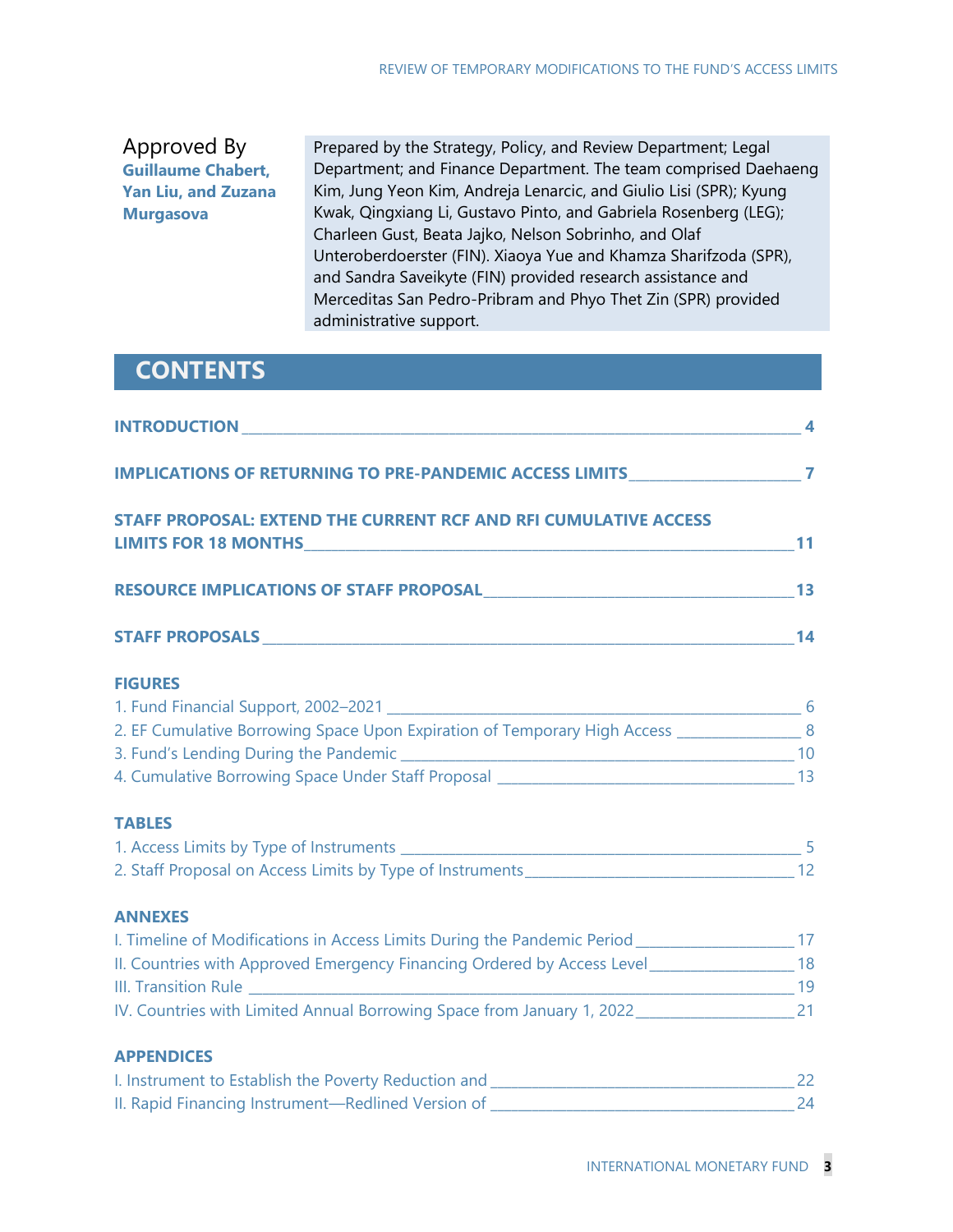## **INTRODUCTION**

**1. Over the course of the pandemic, the Fund has made several modifications to the limits on access to Fund resources**. At the onset of the COVID-19 pandemic in April 2020, the Executive Board increased, on a temporary basis for 6 months, the annual and cumulative access limits to financing under the emergency financing (EF) instruments, specifically, for the Rapid Financing Instrument (RFI) regular window and Rapid Credit Facility (RCF) exogenous shock (ES) window by 50 percent of quota to 100 and 150 percent of quota, respectively.<sup>1</sup> The EF instruments provide rapid financial assistance as outright disbursements (RCF) or purchases (RFI) to members facing urgent balance of payments needs, when UCT-quality programs are either not feasible or not necessary. These financing needs include those caused by exogenous shocks, such as natural disasters and the pandemic, as well as other factors such as emergency arising from conflict, domestic instability, and fragility. To allow countries to access resources under the follow-up UCTquality programs without triggering additional scrutiny under the Exceptional Access (EA) framework which was seen as unwarranted in the uniquely severe synchronized shock, in July 2020 the annual access limit (AAL) on the General Resources Account (GRA) was increased from 145 to 245 percent of quota and the normal annual access limit (NAAL) on the Poverty Reduction and Growth Trust (PRGT) was increased from 100 percent to 150 percent of quota.<sup>2,3</sup> The annual access limit (AAL) and the cumulative access limit (CAL) on the access under the Large Natural Disaster (LND) windows of RCF and RFI were increased in June 2021 by 50 percent of quota to 130 and 183.33 percent of quota, respectively (Table 1 and Annex I).

**2. These temporary increases in access limits had been extended several times.** The temporary increase in the limits of the EF instruments (the RFI regular window and the ES window of the RCF) was first approved in April 2020 for 6 months, and was extended twice, in September 2020 and in March 2021, until end-December 2021. The two-disbursement limit on the number of RCF disbursements within a 12-month period was also suspended (initially in July 2020 and later in March 2021) until end-December 2021, allowing for more flexibility in the number of disbursements within the access limits which are hard caps. Further, the temporary increase in the GRA and PRGT annual access limits beyond which EA framework is triggered was initially approved in July 2020. The GRA limit was subsequently extended in March 2021 until end-December 2021; the NAAL under the PRGT was further increased in March 2021 to 245 percent of quota, while the PRGT cumulative access limit was increased also in March to 435 percent of quota, both until end-June 2021. In July 2021, the PRGT limits were modified more comprehensively in the context of the review of concessional financing and policies. The review fully aligned the PRGT overall annual and cumulative access limits to those in the GRA.<sup>4</sup>

<sup>&</sup>lt;sup>1</sup> [Enhancing the Emergency Financing Toolkit](https://www.imf.org/en/publications/policy-papers/issues/2020/04/09/enhancing-the-emergency-financing-toolkit-responding-to-the-covid-19-pandemic-49320)—Responding to the Covid-19 Pandemics.

<sup>&</sup>lt;sup>2</sup> The cumulative access limits (CAL) of financing under the GRA and PRGT remained unchanged.

<sup>&</sup>lt;sup>3</sup> [Temporary Modification to the Fund's Annual Access Limits.](https://www.imf.org/en/Publications/Policy-Papers/Issues/2020/07/22/Temporary-Modification-to-the-Fund-s-Annual-Access-Limits-49600)

<sup>4</sup> [Fund Concessional Financial Support for Low-Income Countries](https://www.imf.org/en/Publications/Policy-Papers/Issues/2021/07/22/Fund-Concessional-Financial-Support-For-Low-Income-Countries-Responding-To-The-Pandemic-462520)—Responding to the Pandemic.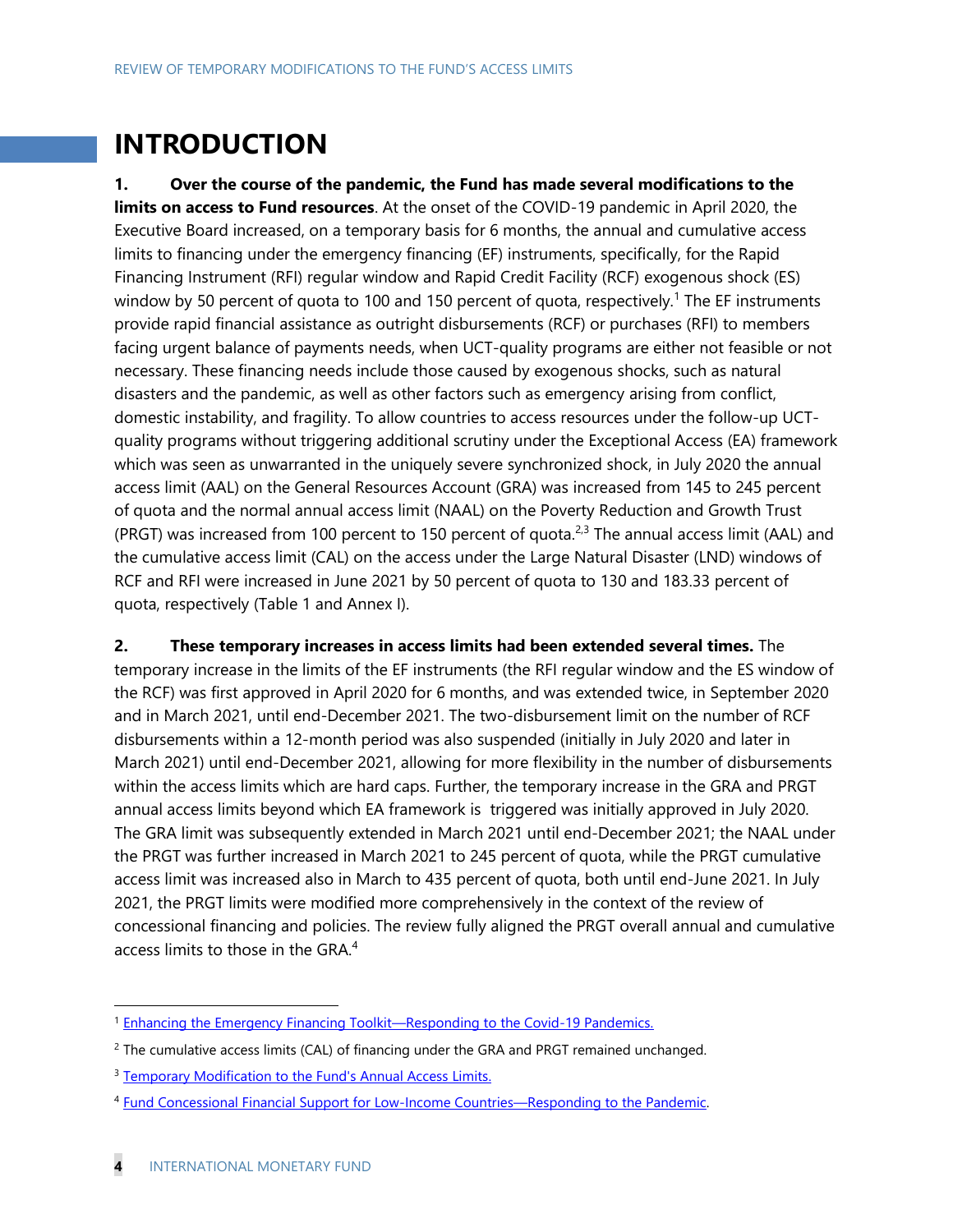|                                        | Pre-pandemic period | Pandemic period (until<br>12/31/2021) | From 1/1/2022 |
|----------------------------------------|---------------------|---------------------------------------|---------------|
| <b>Overall Access Limits</b>           |                     |                                       |               |
| GRA                                    |                     |                                       |               |
| Annual Access Limit                    | 145                 | 245                                   | 145           |
| Cumulatve Access Limit                 | 435                 | 435                                   | 435           |
| PRGT 3/                                |                     |                                       |               |
| Normal Annual Access Limit             | 100                 | 245                                   | 145           |
| Normal Cumulatve Access Limit          | 300                 | 435                                   | 435           |
| <b>Emergency Financing Instruments</b> |                     |                                       |               |
| <b>RFI</b>                             |                     |                                       |               |
| Regular window                         |                     |                                       |               |
| <b>Annual Access Limit</b>             | 50                  | 100                                   | 50            |
| Cumulatve Access Limit                 | 100                 | 150                                   | 100           |
| Large Natural Disaster (LND) window    |                     |                                       |               |
| Annual Access Limit                    | 80                  | 130                                   | 80            |
| Cumulatve Access Limit                 | 133.33              | 183.33                                | 133.33        |
| RCF (for PRGT-eligible countries) 4/   |                     |                                       |               |
| Exogenous Shock (ES) window            |                     |                                       |               |
| Annual Access Limit                    | 50                  | 100                                   | 50            |
| Cumulatve Access Limit                 | 100                 | 150                                   | 100           |
| Large Natural Disaster (LND) window    |                     |                                       |               |
| <b>Annual Access Limit</b>             | 80                  | 130                                   | 80            |
| <b>Cumulatve Access Limit</b>          | 133.33              | 183.33                                | 133.33        |

## **Table 1. Access Limits by Type of Instruments 1/ 2/**

1/ The AAL and CAL for EF instruments are hard caps on the amounts that countries can borrow under the RFI and RCF – see paragraph 8 in [Temporary Extensions And Modifications of Access Limits In the Fund's Lending Facilities, SM/21/33, March 12, 2021](https://www.imf.org/en/Publications/Policy-Papers/Issues/2021/03/25/Temporary-Extensions-and-Modifications-Of-Access-Limits-In-The-Funds-Lending-Facilities-50309). In contrast, the GRA and PRGT AAL and CAL trigger the application of higher scrutiny under the Exceptional Access frameworks, which subjects financing requests to additional substantive and procedural requirements. See paragraph 7 in Temporary Modification to the Fund's Annual Access Limits. [SM/20/100, June 30, 2020.](https://www.imf.org/en/Publications/Policy-Papers/Issues/2020/07/22/Temporary-Modification-to-the-Fund-s-Annual-Access-Limits-49600)

2/ Outstanding disbursements (purchases) from all RCF (and RFI) windows are included in calculating cumulative access (See Temporary [Modifications To Access Limits Under The Large Natural Disaster Window Of The Rapid Credit Facility And Of The Rapid Financing Instrument,](https://www.imf.org/en/Publications/Policy-Papers/Issues/2021/06/21/Temporary-Modifications-To-Access-Limits-Under-The-Large-Natural-Disaster-Window-Of-The-461093)  footnote 46). Similarly, for the calculation of annual access, outstanding disbursements (purchases) from all RCF (and RFI) windows are included in calculating the overall RCF/RFI annual access limits. In each case, calculations are based on Board approval dates and approved amounts of EF assistance under all "windows."

3/ PRGT access limits were increased permanently in July 2021.

4/ Access limits for RCF regular window has not been changed (annual/cumulative access level at 50/100 percent of quota, respectively). A 25 percent of quota per disbursement limit applies.

**3. At the time of the Board discussion in March 2021 on the extension of the temporary increases in access limits, Directors emphasized the temporary nature of these emergency measures.** With the pandemic gradually abating, Directors underscored their expectation that countries would move towards Fund financial assistance under UCT quality programs, which are better suited than EF to address vulnerabilities and entrench macroeconomic stability. The use of EF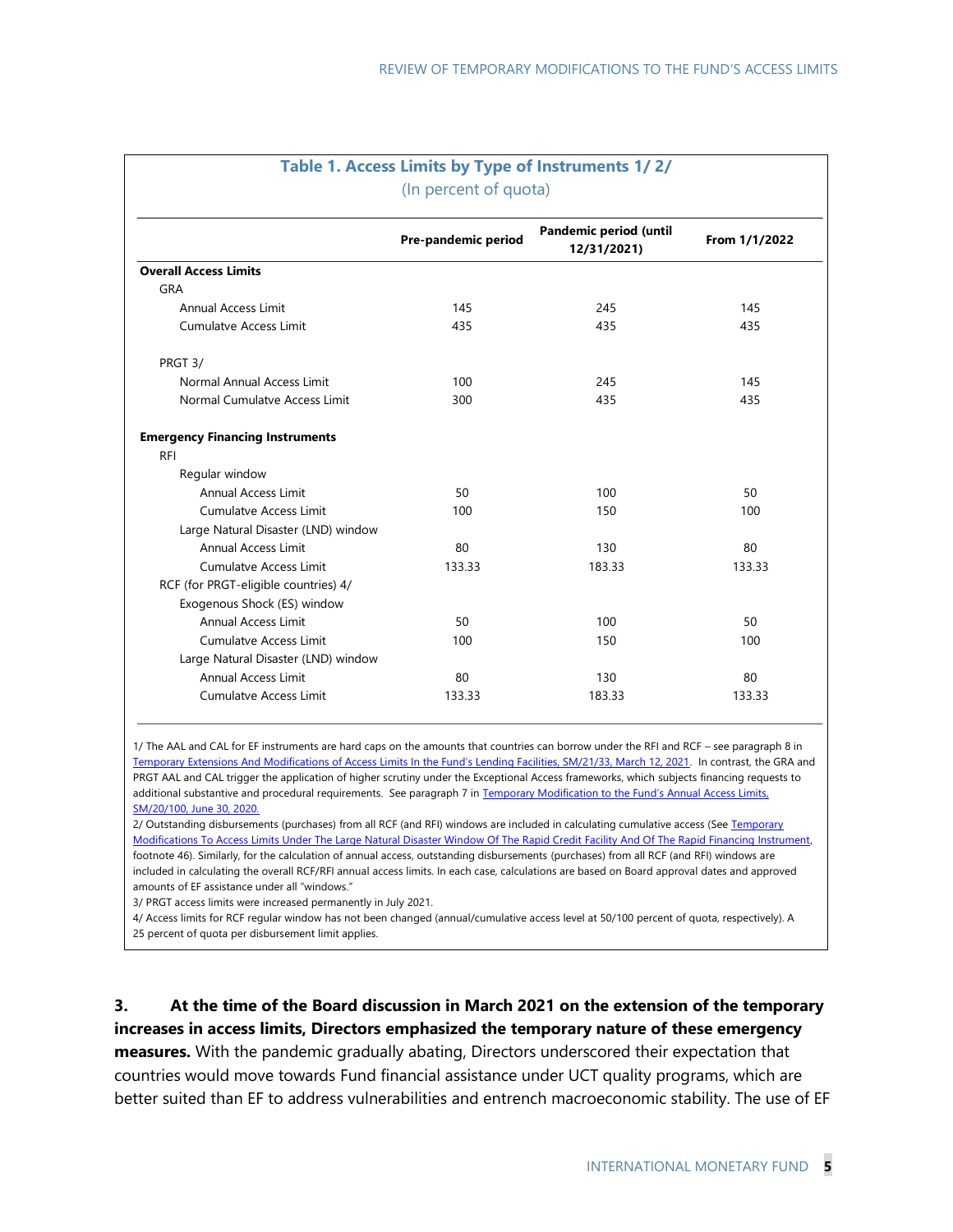would remain available for a member facing an urgent balance of payments need when a Fund arrangement is either not feasible or not necessary.

**4. Many countries qualifying for RCF and RFI financing have taken full advantage of the additional borrowing space created by the higher access limits under these instruments.** The use of EF was extensive during the early months of the pandemic. About 70 countries received EF from March 1, 2020 to August 31, 2020 (Figure 1). The number of requests for EF dropped sharply from July 2020 onwards, and as of end-October 2021, a total of 76 countries have benefited from the Fund's EF assistance since March 1, 2020 (Annex II). 5



**5. The current temporary increases of access limits will expire at end-December 2021, and absent policy changes, the limits would revert to pre-pandemic levels or the new PRGT**  annual limit on January 1, 2022 (Table 1).<sup>6</sup> The AAL/CAL under the regular window of the RFI and the ES window of the RCF would return to 50/100 percent of quota respectively, from the current 100/150 percent of quota. The AAL and CAL for the LND window for the RCF and RFI would return to 80/133.33 percent of quota respectively, from the current 130/183.33 percent of quota. The AAL for GRA financing which triggers higher scrutiny under the EA framework would return to 145 percent of quota from the current 245 percent of quota (with no changes to the CAL, which has remained at its pre-pandemic level of 435 percent of quota). The AAL for PRGT financing would be reduced to 145 percent of quota from the current 245 percent, which is higher than the prepandemic limit of 100 percent of quota. The CAL for PRGT financing would remain at 435 percent of quota. The higher annual and cumulative limits on overall access to PRGT resources above which higher EA scrutiny is triggered (145 and 435 percent of quota, respectively) reflect the reform in concessional lending framework approved by the Board in July 2021, which raised these limits from 100 and 300 percent of quota to 245 and 435 percent, respectively.

**6. This paper examines the consequences of returning access limits to pre-pandemic levels (and reverting the PRGT annual access limit to the new level approved in July 2021) and presents a staff proposal to extend the current EF CAL at 150 percent of quota (183.33 percent for LND window) for 18 months.** This extension would preserve borrowing space

<sup>5</sup> The two countries where EF was approved but was not drawn, Paraguay and Guatemala, are not included. Bolivia, which drew on EF and made an early repurchase, is included.

<sup>6</sup> The PRGT annual access limit will revert to the level approved in July 2021 (145 percent of quota), while the cumulative limit will remain unchanged at the recently modified level of 435 percent of quota.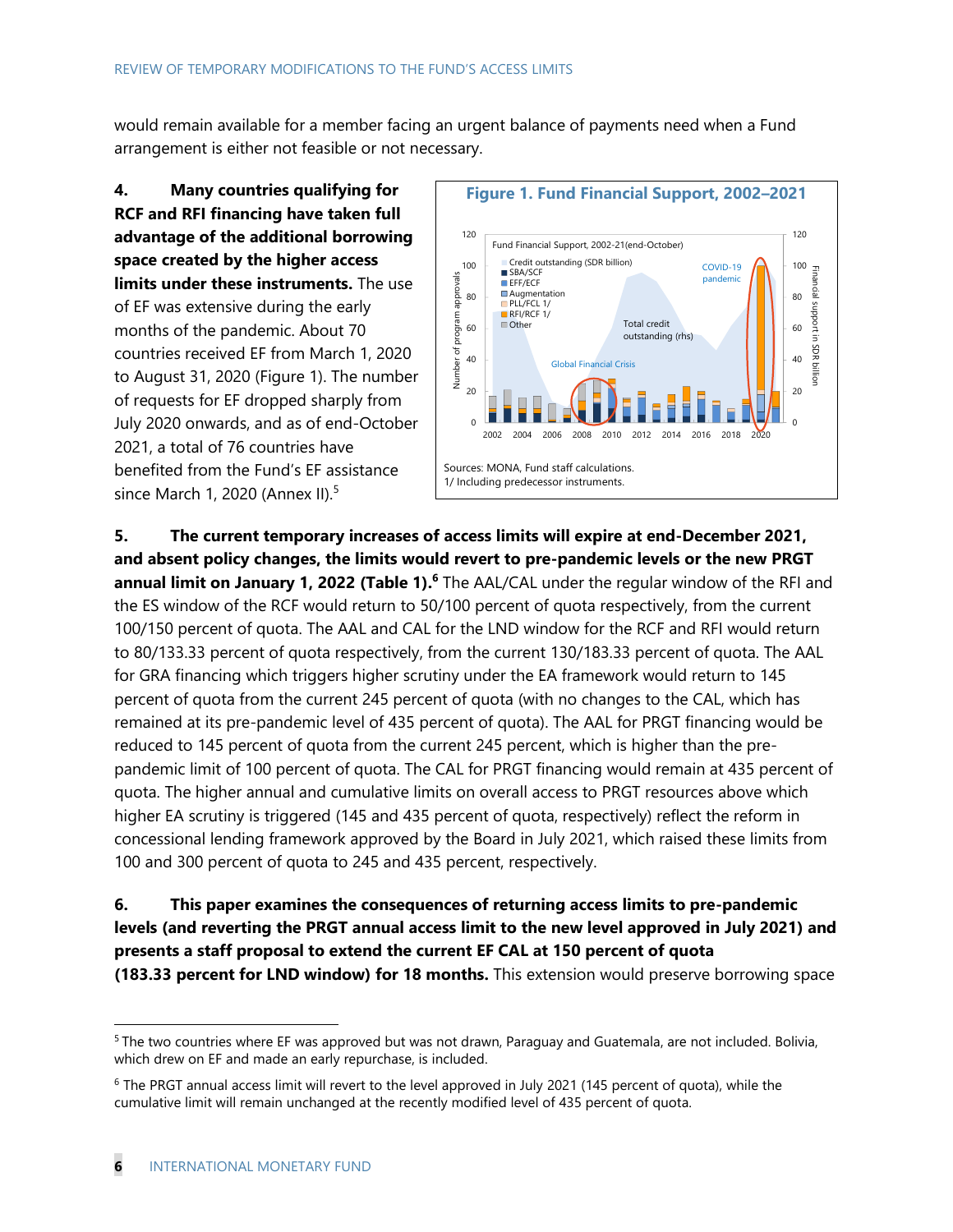under the EF instruments for most members with urgent BOP needs that qualify for financial support under these instruments.

## **IMPLICATIONS OF RETURNING TO PRE-PANDEMIC ACCESS LIMITS**

**7. Access limits are key elements of the Fund's risk management framework as they provide an important safeguard to Fund resources, preserve their revolving nature, and support the catalytic role of the Fund financing.** Access limits balance the need to offer confidence to members and financial markets of the availability of Fund financing with the need to preserve Fund liquidity and the revolving character of Fund resources. Access limits reduce the risk that members become unable to repay the Fund and, for concessional facilities, also aim at ensuring the equitable distribution of scarce PRGT resources. While overall access limits under the GRA and PRGT do not limit how much financing a member can obtain from the Fund, access limits act as a threshold for triggering the application of higher scrutiny under the EA framework, which subjects financing requests to additional substantive and procedural requirements.<sup>7</sup> In contrast, limits on EF are hard caps, which provide critical safeguards to Fund resources absent UCT conditionality.

**8. The temporarily higher access limits to Fund resources ensured that the Fund was able to swiftly provide adequate support to its members during the pandemic.** The increases were implemented at a time of heightened uncertainty, amid the need for rapid concerted global action to stem the spread of the pandemic. The demand for Fund's EF has tapered off since August 2020, while the recovery remains uneven and highly uncertain for many lower income countries, including those prone to natural disasters. Allowing continued access to Fund EF would be particularly important for these members.

#### **9. While borrowing space under the annual access limits has been largely restored after more than a year since the initial crisis demand, room for emergency financing under the cumulative access limits will remain exhausted for some members for several years to come.**

• *The impact of returning to a lower AAL for both the GRA and PRGT on members' borrowing space without triggering EA would be limited.* On January 1, 2022 based on current arrangements in place (past and scheduled purchases and disbursements), only two non-PRGT eligible members will have no room for additional Fund support before the higher EA scrutiny under the annual access limit is triggered, and one non-PRGT and one PRGT-eligible member will have relatively limited room (lower than 40 percent of quota) for Fund financing before triggering the higher scrutiny.<sup>8</sup> As previously adopted by the Board, for members whose

<sup>7</sup> [Temporary Modification to the Fund's Annual Access Limits, SM/20/100, June 30, 2020](https://www.imf.org/en/Publications/Policy-Papers/Issues/2020/07/22/Temporary-Modification-to-the-Fund-s-Annual-Access-Limits-49600).

<sup>8</sup> For details see columns under *Overall annual borrowing space* in Annex IV, which include information on the additional available room under the annual access limits without triggering EA for specific countries. Separate from the higher scrutiny under the respective GRA and PRGT EA policies, higher scrutiny also applies under the policy on safeguards for high access levels of combined GRA and PRGT exposures (SM/20/137).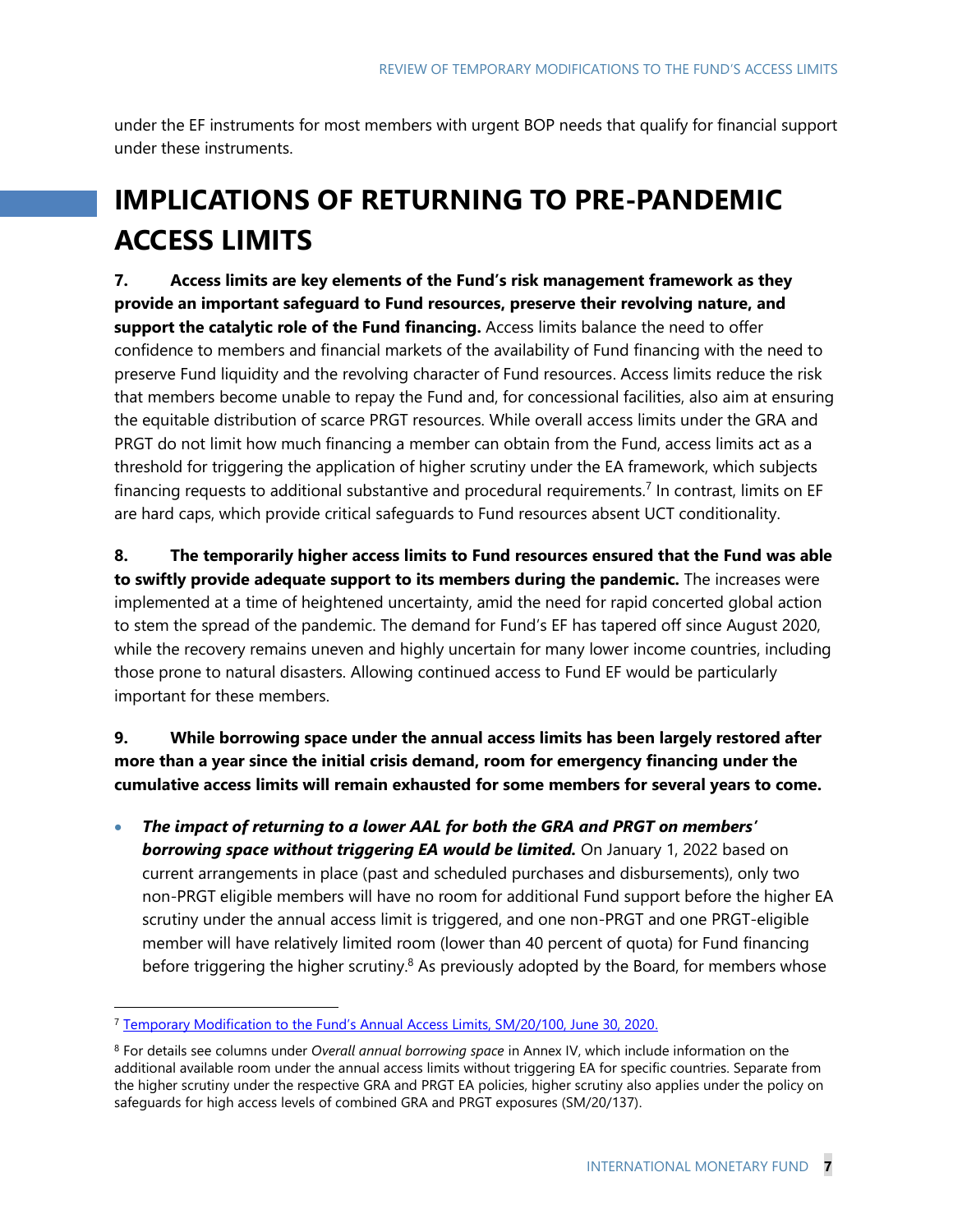GRA financing was approved between July 13, 2020 and end-2021 and PRGT financing was approved between March 22, 2021 and end-2021 ("a window"), a transition rule will apply (Annex III and IV). Under this rule, when assessing the annual access at a point in time after January 1, 2022 for a country with a new arrangement, augmentation of the existing arrangement or financial support through RFI or RCF approved during *the window*, any 12 month period that includes any date during *the window* will be subject to an AAL of 245 percent of quota, while other periods will be subject to an AAL of 145 percent of quota.

- *The return of the EF AAL to the pre-pandemic level of 50 percent of quota would constrain several countries in accessing the EF instruments, but only briefly*. The emergency financing approved in the early months of the pandemic has already dropped out of the calculation of annual access to RCF and RFI. By January 1, 2022, only 7 countries would be constrained from accessing any EF instrument due to the AAL (Myanmar, Tonga, Guinea Bissau, Namibia, South Sudan, Tanzania and St. Vincent and Grenadines). This number drops to two countries by April 1, 2022, and 1 country by July 1, 2022.
- *However, the return of the EF CAL to the pre-pandemic levels would leave many countries with little or no room to tap EF instruments should needs arise in the future.* At end-2021, 47 countries (19 non-PRGT-eligible countries and 28 PRGTeligible countries) are expected to have a cumulative credit outstanding under the RCF and/or RFI at 100 percent of quota or higher (Figure 2)<sup>9</sup>. With the RFI/RCF CAL reverting to 100 percent of quota, these countries, even if they would otherwise qualify, would not be able to access the RFI regular window or the RCF exogenous shock window for an extended period until they begin to repurchase/repay these loans



Source: MONA, FIN (Financial Data Query Tool), and Staff calculation. 1/ Bolivia has made early repurchase of the pandemic borrowing, hence has 100 percent borrowing space.

(3  $\frac{1}{4}$  years for RFI and 5  $\frac{1}{2}$  years for RCF).<sup>10</sup> Even then, access to EF instruments would be restored only gradually unless repayments/repurchases are made ahead of schedule. These countries would lose access to Fund EF assistance for urgent BOP needs in circumstances where

<sup>9</sup> They are Albania, Bahamas, Benin, Bosnia and Herzegovina, Cabo Verde, Cameroon, Comoros, Costa Rica, Cote d'Ivoire, Djibouti, Dominica, Dominican Republic, Egypt, El Salvador, Eswatini, Ethiopia, Gabon, Ghana, Grenada, Jamaica, Kenya, Kyrgyz Republic, Madagascar, Malawi, Maldives, Moldova, Mongolia, Montenegro, Mozambique, Myanmar, Namibia, Nepal, Nigeria, Republic of North Macedonia, Panama, Papua New Guinea, Rwanda, Samoa, Senegal, Seychelles, Solomon Islands, South Africa, St. Lucia, St. Vincent and the Grenadines, Tanzania, Tunisia, and Uganda.

<sup>&</sup>lt;sup>10</sup> As the limits for the RCF regular window were kept unchanged, these countries would not be able to access the RCF regular window either. However, PRGT-eligible countries that accessed the RCF or RCF/RFI blend up to the limits are still eligible for non-concessional EF under the RFI, provided that they meet the qualification criteria.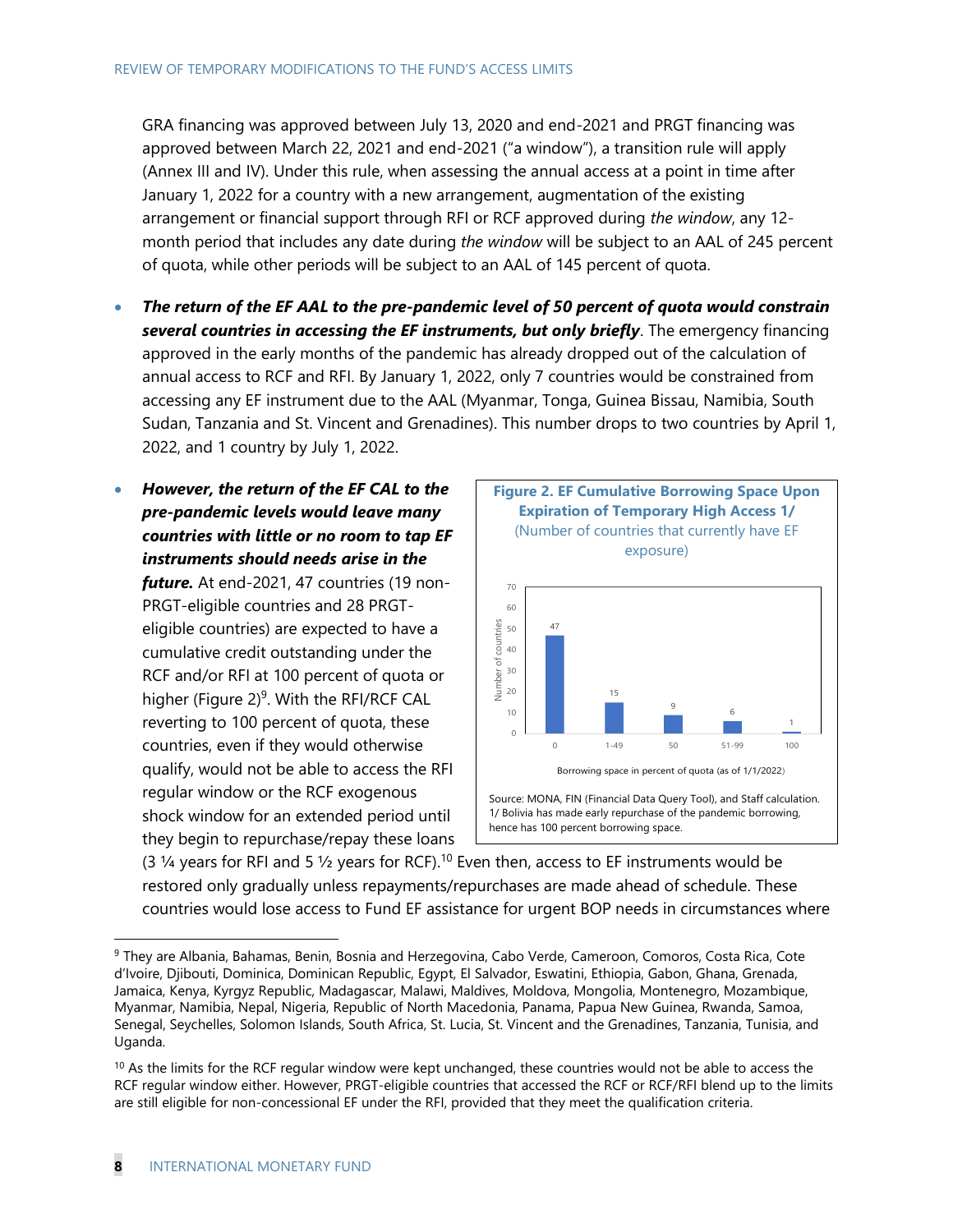putting in place a UCT-quality program is not feasible. Moreover, eleven of these countries that would be restricted from accessing EF instruments are Small Developing States (SDS), which recently experienced a devastating impact from Covid-19 and are also prone to climate change and natural disasters,<sup>11</sup> and seven of these countries are Fragile and Conflict-Affected States  $(FCS)<sup>12</sup>$ 

**10. Meanwhile, follow-up UCT-quality programs have been picking up more recently, especially for PRGT-eligible countries**. The total number of new GRA arrangements edged up from five (excluding two blended arrangements) in 2019 to seven (excluding one blended arrangement) in 2020, although this increase is largely explained by the approval of three Flexible Credit Line (FCL) arrangements (Colombia, Peru, and Chile.), i.e., countries that did not draw on EF instruments during the pandemic. In 2021 to date, four GRA arrangements (excluding three blended arrangements) have been approved. The number of newly approved UCT-quality programs for PRGT-eligible countries increased from three in 2020 to seven in 2021 as of end-October, including three blended arrangements (Kenya, Senegal, and Cameroon). Three new arrangements (all PRGT and blended arrangements) are currently scheduled for Board discussions by end-2021.

**11. This shift from EF to UCT-quality programs has been intended, as it allows for a more carefully calibrated approach tailored to country-specific circumstances.** UCT-quality programs are better tailored to support reforms to address underlying BoP problems or vulnerabilities and larger financing needs. Absent the urgency associated with the rapid spread of the pandemic, the case for additional unprecedented EF support from the Fund is much weaker at this stage. The much more endemic nature of the pandemic with costs for years to come also weakens arguments for heavily frontloaded programs with higher access without triggering higher EA scrutiny.

**12. Taking the above considerations and trends together, staff proposes to allow the temporarily higher annual access limits to expire and move towards restoring the coherence of the Fund's risk management framework.** The annual access limit for EF is critical for safeguarding Fund resources, given the absence of UCT conditionality, while the overall GRA and PRGT limits provide an important safeguard by restricting a country's access without triggering higher EA scrutiny. Restoring these safeguards is important particularly given the unprecedented EF lending in 2020, which has led to a high volume of Fund credit outstanding and poses added risks to the Fund's lending portfolio. The remainder of this paper will therefore focus only on a proposal for an extension of the temporary increase in the cumulative access limits under the EF instruments.

<sup>&</sup>lt;sup>11</sup> They are Bahamas, Cabo Verde, Comoros, Eswatini, Grenada, Maldives, Montenegro, Samoa, Solomon Islands, St. Lucia, and St. Vincent and Grenadine.

<sup>&</sup>lt;sup>12</sup> They are Comoros, Cote d'Ivoire, Madagascar, Malawi, Myanmar, Papua New Guinea, and Solomon Islands.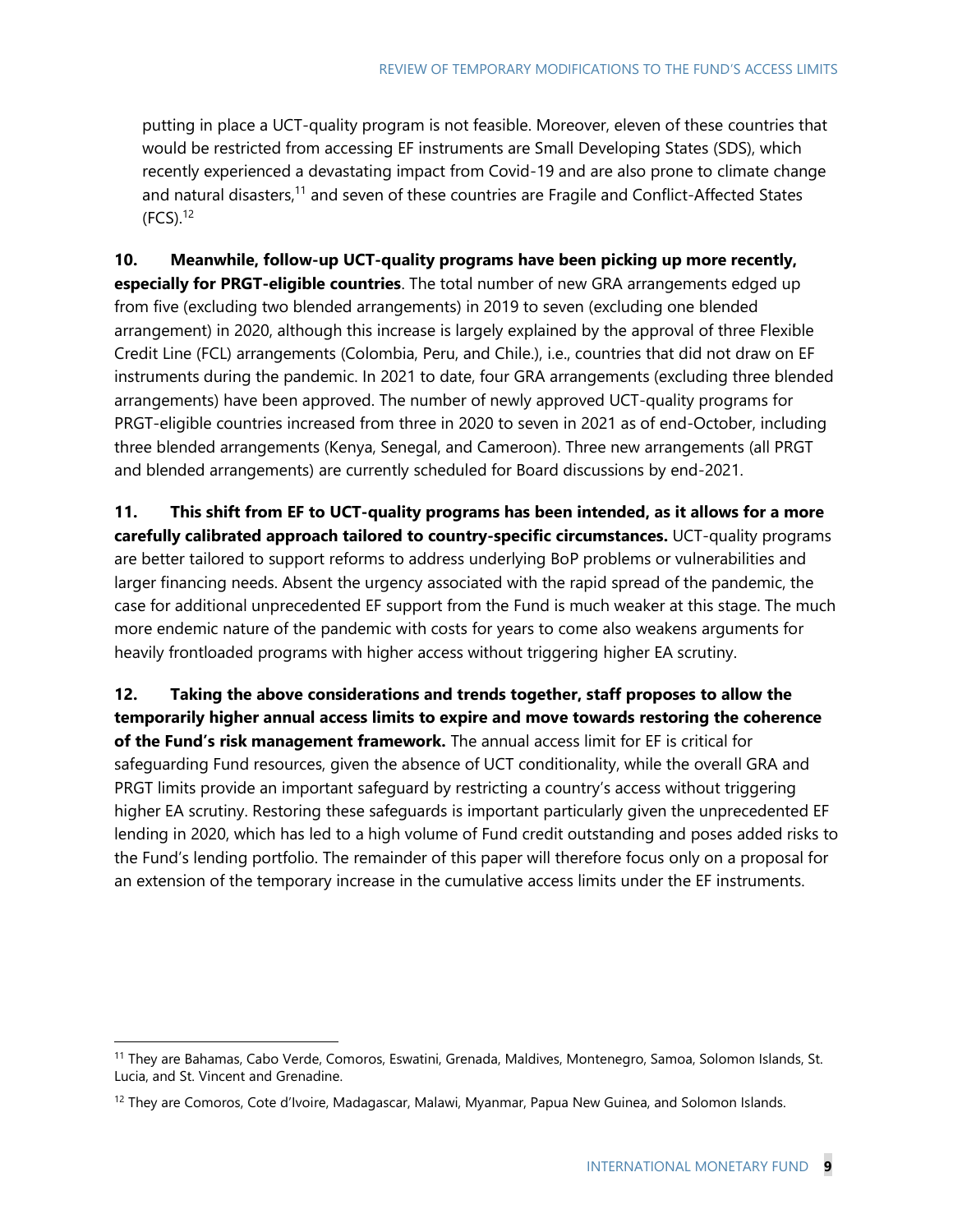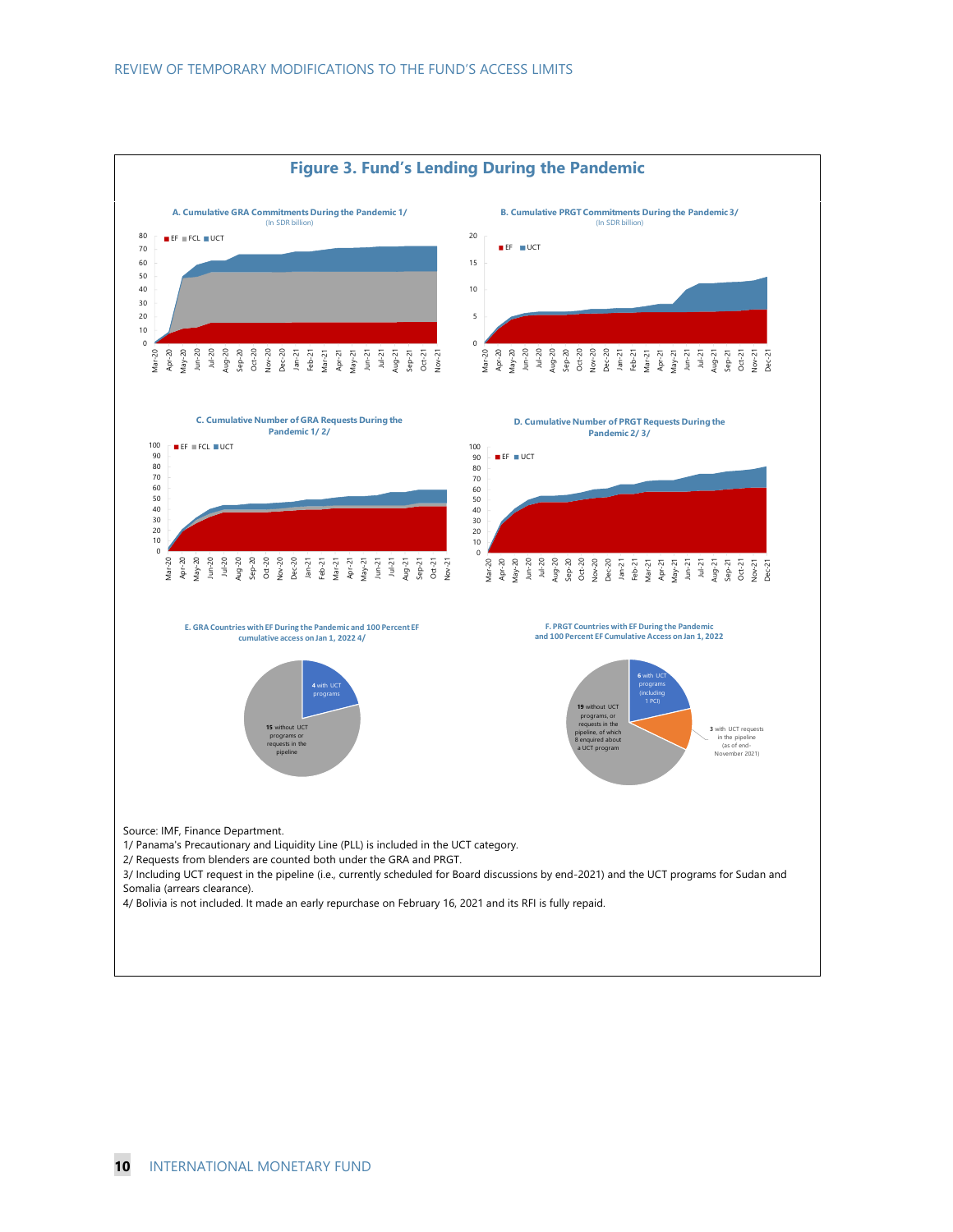## **STAFF PROPOSAL: EXTEND THE CURRENT RCF AND RFI CUMULATIVE ACCESS LIMITS FOR 18 MONTHS**

**13. Staff proposes to extend the current level of the EF CAL for 18 more months, while letting the temporary increases in all other access limits expire at end-2021.** Specifically, (i) the AAL on overall financing in the GRA and under the PRGT would revert to 145 percent of quota, (ii) the AAL under the RFI regular window and the RCF ES window would revert to 50 percent of quota, and (iii) the AAL under the LND window of the RFI and RCF would revert to 80 percent of quota.<sup>13</sup> However, the CAL for the RFI regular window and RCF exogenous shocks window, and the CAL for the RFI/RCF large natural disaster window would be maintained at 150 and 183.33 percent of quota, respectively, until end-June 2023 (Table 2). In addition, staff proposes to reinstate the limit on the number of disbursements under the RCF within a 12-month period, since this limit has not constrained EF under this instrument: despite its temporary suspension, no country has accessed resources under the RCF more than twice in any 12-month period. Extension of the EF CAL would leave adequate borrowing room to support urgent BOP needs under the EF instruments subject to qualification requirements for most countries for the next 18 months. All but six countries out of 78 with outstanding EF exposures would have borrowing space of 50 percent of quota or more (Figure 4). <sup>14</sup> In staff's view, allowing borrowing room of 50 percent of quota would provide an adequate cushion for possible emergency needs.

**14. Staff considers the 18-month extension of the EF CAL as striking the right balance between safeguarding Fund resources and allowing countries some room to access EF for possible future shocks.** In addition, given the still existing uncertainty regarding the economic outlook and future developments, at this stage staff favors this temporary solution to a permanent one. This proposal is simple to implement and aims at striking an appropriate balance between maintaining access to EF and managing financial risks to the Fund. Specifically, under the proposal, 90 percent of countries with outstanding EF exposures would be able to access 50 percent of quota or more under EF instruments, compared to only 20 percent of countries with outstanding EF exposures under the default option where all temporary increases in access limits are allowed to expire at end-2021. This may be particularly important for LICs and other vulnerable countries, where the pandemic uncertainty persists, and urgent balance of payments needs caused by a broad range of sources may arise in the future in situations where putting in place a UCT-quality program is not feasible. While this extension would allow members to request financial assistance under EF instruments, a rigorous application of the qualification requirements for these instruments would

 $13$  Outstanding disbursements from all RCF (and RFI) windows are included in calculating cumulative access (See [Temporary Modifications To Access Limits Under The Large Natural Disaster Window Of The Rapid Credit Facility And](https://www.imf.org/en/Publications/Policy-Papers/Issues/2021/06/21/Temporary-Modifications-To-Access-Limits-Under-The-Large-Natural-Disaster-Window-Of-The-461093)  [Of The Rapid Financing Instrument,](https://www.imf.org/en/Publications/Policy-Papers/Issues/2021/06/21/Temporary-Modifications-To-Access-Limits-Under-The-Large-Natural-Disaster-Window-Of-The-461093) footnote 46). Similarly, for the calculation of annual access, outstanding disbursements from all RCF (and purchases under RFI) windows are included in calculating the RCF/RFI sub-ceiling annual access limits. In each case, calculations are based on Board approval dates and approved amounts of EF assistance under all "windows." (See footnote 5 of above document.)

<sup>&</sup>lt;sup>14</sup> The six countries that would have borrowing space of less than 50 percent of quota are those that drew from both the RCF ES and LND windows recently, or those with pre-pandemic EF exposures.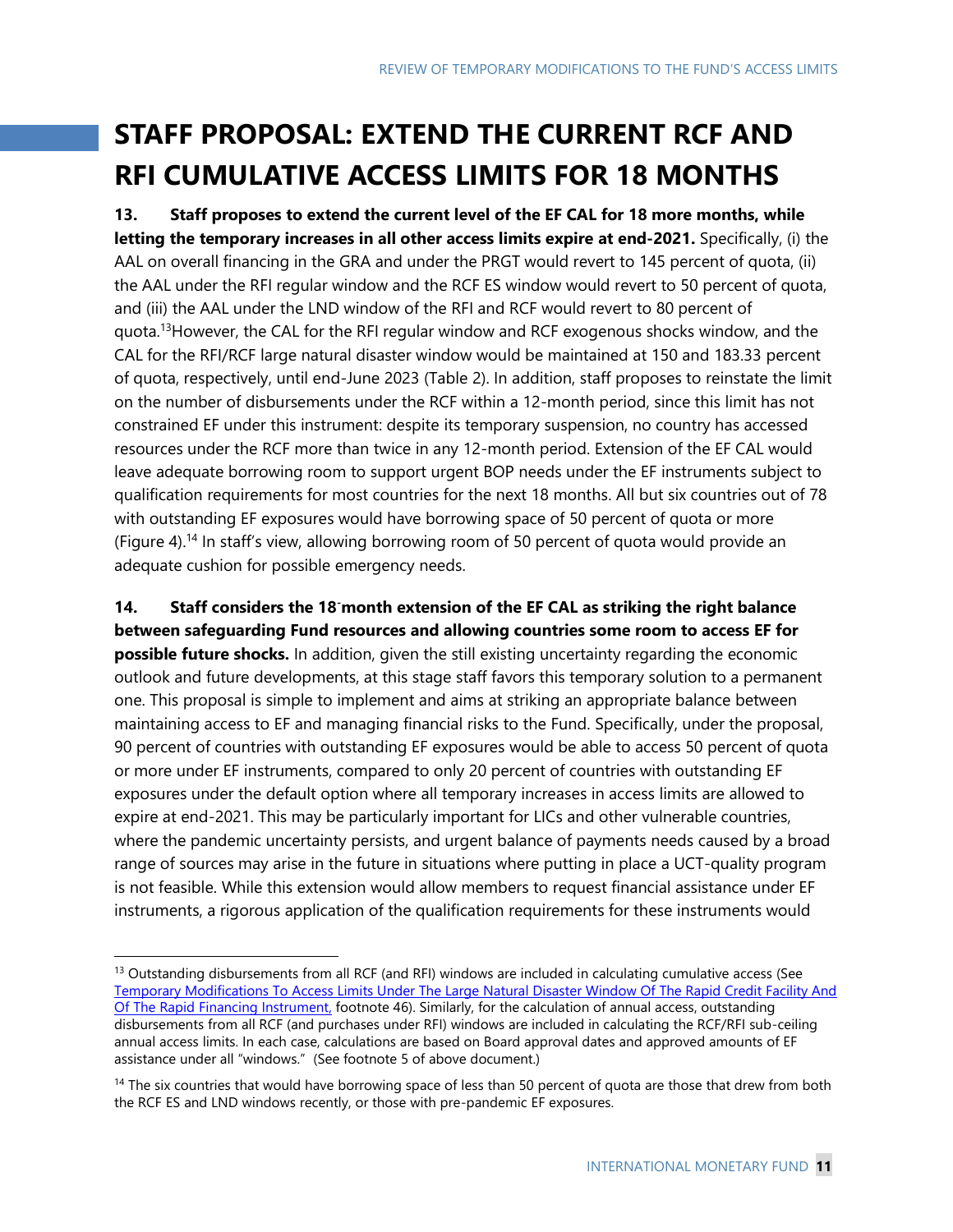preclude use of RCF/RFI when a UCT-quality program is more adequate and/or feasible.<sup>15</sup> Furthermore, the lower AAL (50 percent of quota for the RCF ES window and RFI regular window, and 80 percent of quota for RCF and RFI LND window) would provide some degree of safeguards.

| Table 2. Staff Proposal on Access Limits by Type of Instruments 1/<br>(In percent of quota) |                                              |                                                      |  |  |  |
|---------------------------------------------------------------------------------------------|----------------------------------------------|------------------------------------------------------|--|--|--|
|                                                                                             | <b>Pandemic period (until</b><br>12/31/2021) | <b>Staff proposal during</b><br>1/1/2022 - 6/30/2023 |  |  |  |
| <b>Overall Access Limits</b>                                                                |                                              |                                                      |  |  |  |
| GRA                                                                                         |                                              |                                                      |  |  |  |
| Annual Access Limit                                                                         | 245                                          | 145                                                  |  |  |  |
| Cumulatve Access Limit                                                                      | 435                                          | 435                                                  |  |  |  |
| PRGT 2/                                                                                     |                                              |                                                      |  |  |  |
| Normal Annual Access Limit                                                                  | 245                                          | 145                                                  |  |  |  |
| Normal Cumulatve Access Limit                                                               | 435                                          | 435                                                  |  |  |  |
| <b>Emergency Financing Instruments</b>                                                      |                                              |                                                      |  |  |  |
| <b>RFI</b>                                                                                  |                                              |                                                      |  |  |  |
| Regular window                                                                              |                                              |                                                      |  |  |  |
| Annual Access Limit                                                                         | 100                                          | 50                                                   |  |  |  |
| Cumulatve Access Limit                                                                      | 150                                          | 150                                                  |  |  |  |
| Large Natural Disaster (LND) window                                                         |                                              |                                                      |  |  |  |
| <b>Annual Access Limit</b>                                                                  | 130                                          | 80                                                   |  |  |  |
| Cumulatve Access Limit                                                                      | 183.33                                       | 183.33                                               |  |  |  |
| RCF (for PRGT-eligible countries) 3/                                                        |                                              |                                                      |  |  |  |
| Exogenous Shock (ES) window                                                                 |                                              |                                                      |  |  |  |
| Annual Access Limit                                                                         | 100                                          | 50                                                   |  |  |  |
| Cumulatve Access Limit                                                                      | 150                                          | 150                                                  |  |  |  |
| Large Natural Disaster (LND) window                                                         |                                              |                                                      |  |  |  |
| Annual Access Limit                                                                         | 130                                          | 80                                                   |  |  |  |
| Cumulatve Access Limit                                                                      | 183.33                                       | 183.33                                               |  |  |  |

1/ The AAL and CAL for EF instruments are hard limits on the amounts that countries can borrow under the RFI and RCF – see paragraph 8 in [Temporary Extensions And Modifications of Access Limits In the Fund's Lending Facilities,](https://www.imf.org/en/Publications/Policy-Papers/Issues/2021/03/25/Temporary-Extensions-and-Modifications-Of-Access-Limits-In-The-Funds-Lending-Facilities-50309) 

[SM/21/33, March 12, 2021.](https://www.imf.org/en/Publications/Policy-Papers/Issues/2021/03/25/Temporary-Extensions-and-Modifications-Of-Access-Limits-In-The-Funds-Lending-Facilities-50309) In contrast, the GRA and PRGT AAL and CAL trigger the application of higher scrutiny under the Exceptional Access frameworks, which subjects financing requests to additional substantive and procedural requirements. See paragraph 7 in [Temporary Modification to the Fund's Annual Access Limits, SM/20/100, June 30,](https://www.imf.org/en/Publications/Policy-Papers/Issues/2020/07/22/Temporary-Modification-to-the-Fund-s-Annual-Access-Limits-49600)  [2020.](https://www.imf.org/en/Publications/Policy-Papers/Issues/2020/07/22/Temporary-Modification-to-the-Fund-s-Annual-Access-Limits-49600)

2/ PRGT access limits were increased permanently in July 2021.

3/ Access limits for RCF regular window have not been changed (annual/cumulative access level at 50/100 percent of quota, respectively). A 25 percent of quota per disbursement limit applies.

<sup>&</sup>lt;sup>15</sup> In line with staff proposals in March 2021, staff reports accompanying any request for EF would continue to include an explicit discussion on how qualification criteria are met, making a convincing case that the country either does not need or is unable (as distinct from unwilling) to put in place a UCT quality program at that juncture (SM/21/33).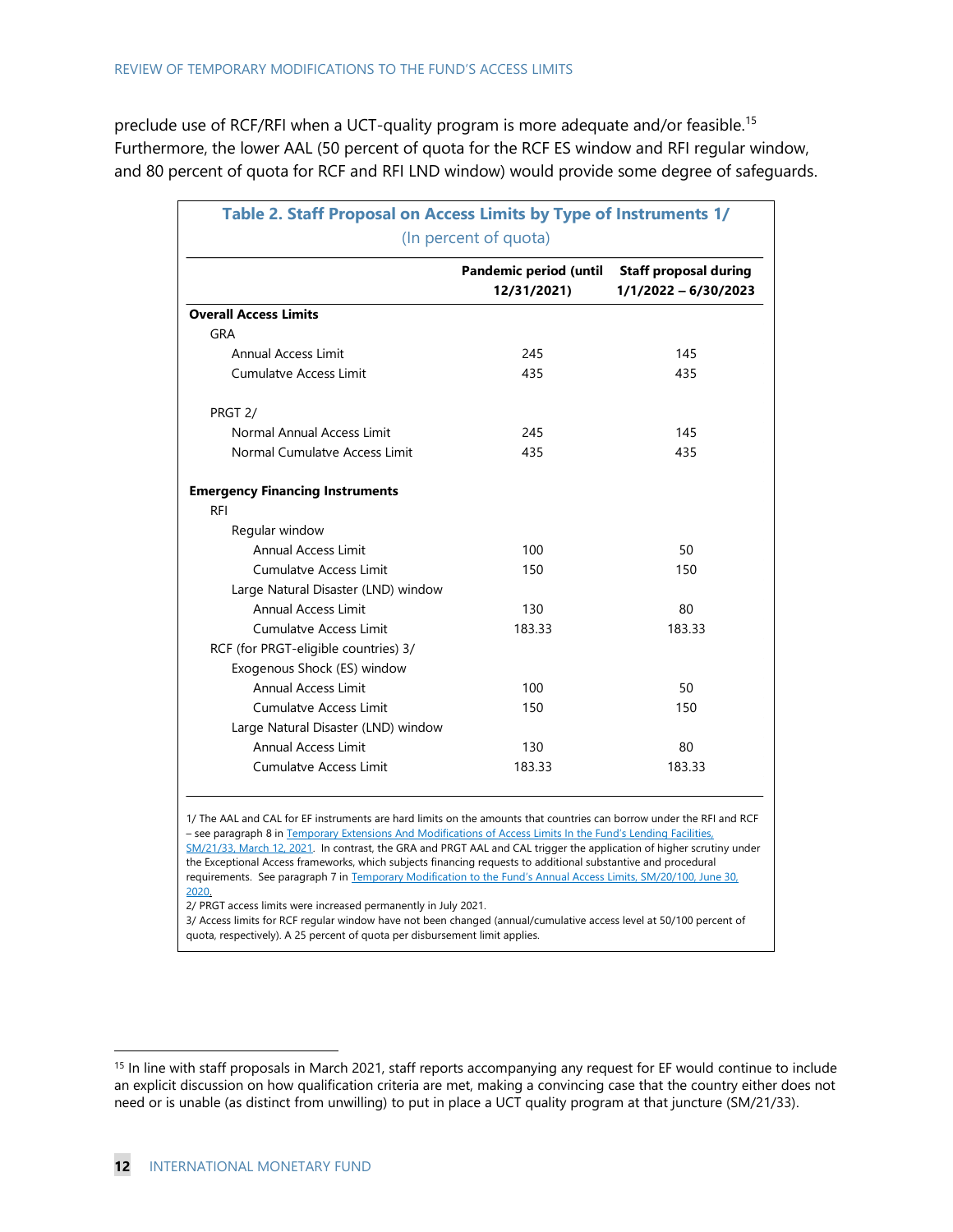

**15. Staff proposes to prepare an exit strategy towards a post-pandemic emergency financing access limit policy by end-June 2023.<sup>16</sup> The proposed 18-month extension would** provide time for staff to review the impact of the still-evolving pandemic and for the current uncertainty to dissipate, take stock of the shift toward UCT-quality programs, and reassess the role and need of the Fund's emergency financial assistance for members. At that time, staff would present a more permanent solution towards a post-pandemic emergency financing access limits policy.

## **RESOURCE IMPLICATIONS OF STAFF PROPOSAL**

**16. The impact of the further temporary extension of the higher CAL for RFI on the GRA resources is expected to be limited.** After a peak in 2020, the demand for RFIs in 2021 has already tapered off substantially. Even if going forward, absent global or regional shocks, it were to stabilize at two or three times the level before the pandemic (two RFI cases in 2016-2019), total needs are expected to be negligible compared with the GRA's overall resource envelope.

**17. Demand for PRGT financing is expected to remain high over the coming years as LICs**  gradually recover from the pandemic. Under the Baseline scenario presented in the **July Board** [paper on PRGT reforms,](https://www.imf.org/en/Publications/Policy-Papers/Issues/2021/07/22/Fund-Concessional-Financial-Support-For-Low-Income-Countries-Responding-To-The-Pandemic-462520) total PRGT lending could reach about SDR 21 billion during the pandemic and its immediate aftermath (2020–24), about two thirds of which under UCT-quality programs. To support lending during the pandemic and beyond, the Board endorsed a two-stage funding

<sup>&</sup>lt;sup>16</sup> By June 2023, when the proposed 18-month extension expires, some countries would have started to make repurchases under RFI disbursed during the pandemic, thus restoring some borrowing space under the lower RFI CAL of 100 percent of quota. However, countries that received the emergency financing through the RCF up to the annual limit during the pandemic would still be constrained upon the expiration of the extension, as the repayment of the concessional loan starts only in 5½ years (around the fourth quarter of 2025).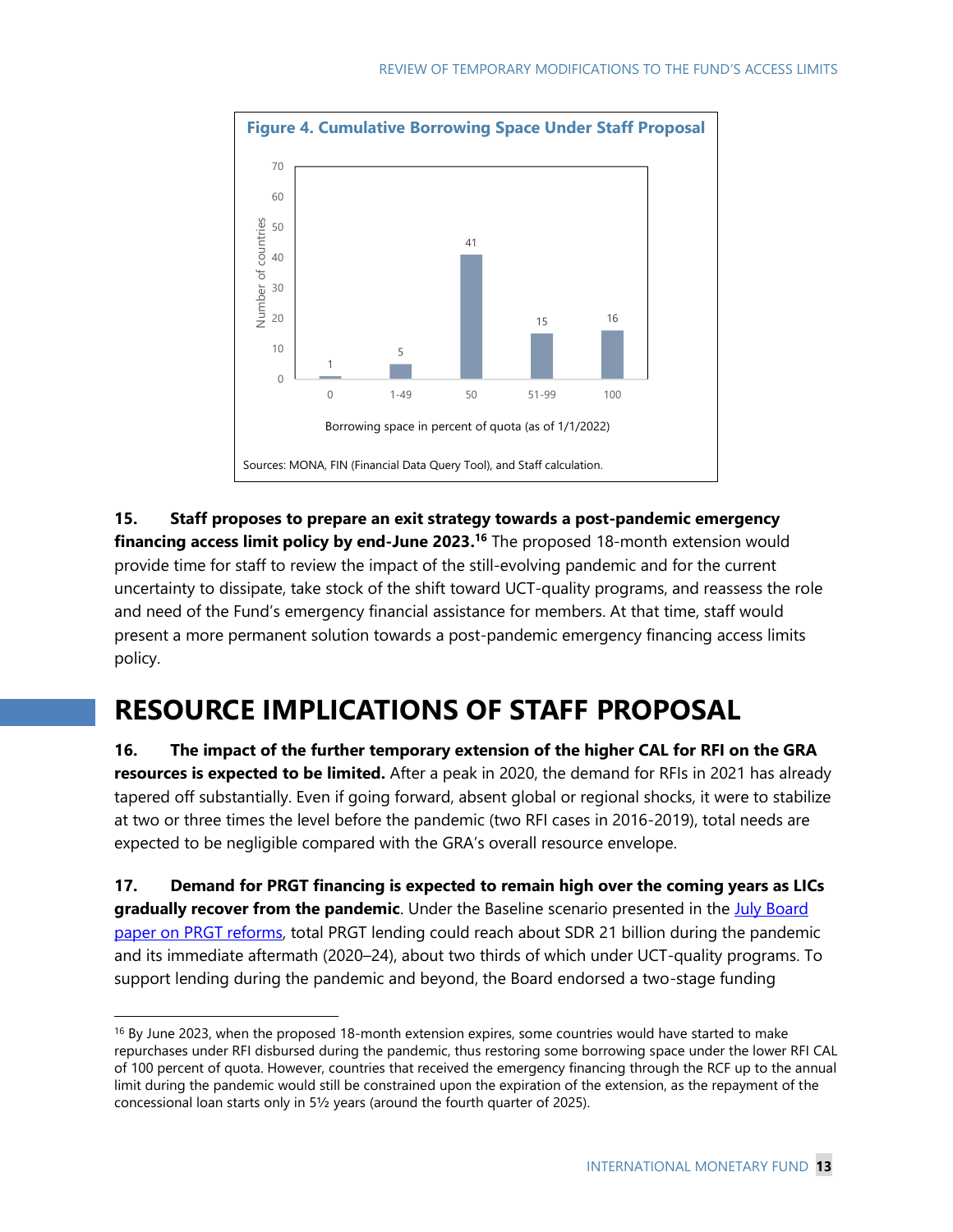strategy for the PRGT. In the first stage, this strategy targets to mobilize a further SDR 12.6 billion in PRGT loan resources and SDR 2.3 billion in new subsidy resources, burden-shared among economically stronger member countries.<sup>17</sup>

**18. A further extension of the temporarily higher CAL for emergency financing is expected to have a limited impact on the PRGT resource gap**. Staff estimates that an 18-month extension could increase demand for emergency financing by about SDR 0.8-1.6 billion.<sup>18</sup> The mid-point of this range is broadly in line with the allowance for EF for urgent BOP needs related to health and vaccine programs that was assumed in the July Baseline scenario. However, given that other donors are mobilizing the needed resources for vaccine financing—with the IMF playing the role of a "third line of defense"—the additional demand created by the extension could be accommodated under the Baseline scenario without increasing the resource mobilization targets for Stage 1 of the funding strategy.

## **STAFF PROPOSALS**

**19.** Staff proposes to return to the AAL on overall access to GRA and PRGT resources to 145 percent of quota upon the expiration of the increased limits.

**20.** Staff proposes to return to the AAL for the RCF ES window and RFI regular window to 50 percent from 100 percent of quota; and the AAL for the RCF/RFI LND window would return to 80 percent from 130 percent of quota, upon expiration of the increased limits.

**21.** Staff proposes to extend the current higher CAL for the EF instruments (i.e., 150 percent of quota for the RFI regular window and the RCF ES window and 183.33 percent of quota for the RCF and RFI LND windows) until end-June 2023.

**22.** Staff will prepare an exit strategy on emergency financing access limits by end-June 2023.

**23.** Staff proposes to reinstate the limit on the number of disbursements under the RCF within a 12-month period. For 12-month periods starting from January 1, 2022, countries may not access the RCF more than twice within such 12-month period.

**24.** The paper sets forth two proposed decisions for adoption by the Executive Board. Decision I would implement the proposed amendments regarding the RCF to the PRGT Instrument. Decision II would implement the proposed amendments to the RFI decision. Appendices I and II set forth redlined texts that show revisions against the current PRGT Instrument and RFI Decision incorporating the proposed modifications.

<sup>&</sup>lt;sup>17</sup> Total subsidy needs are estimated at SDR 2.8 billion of which SDR 0.5 billion will come from the approved suspension of GRA reimbursement through FY2026.

 $18$  For the purposes of this estimate only, the figures assume that most LICs would use the additional borrowing space provided, except those with ongoing UCT-quality programs or program requests in the pipeline.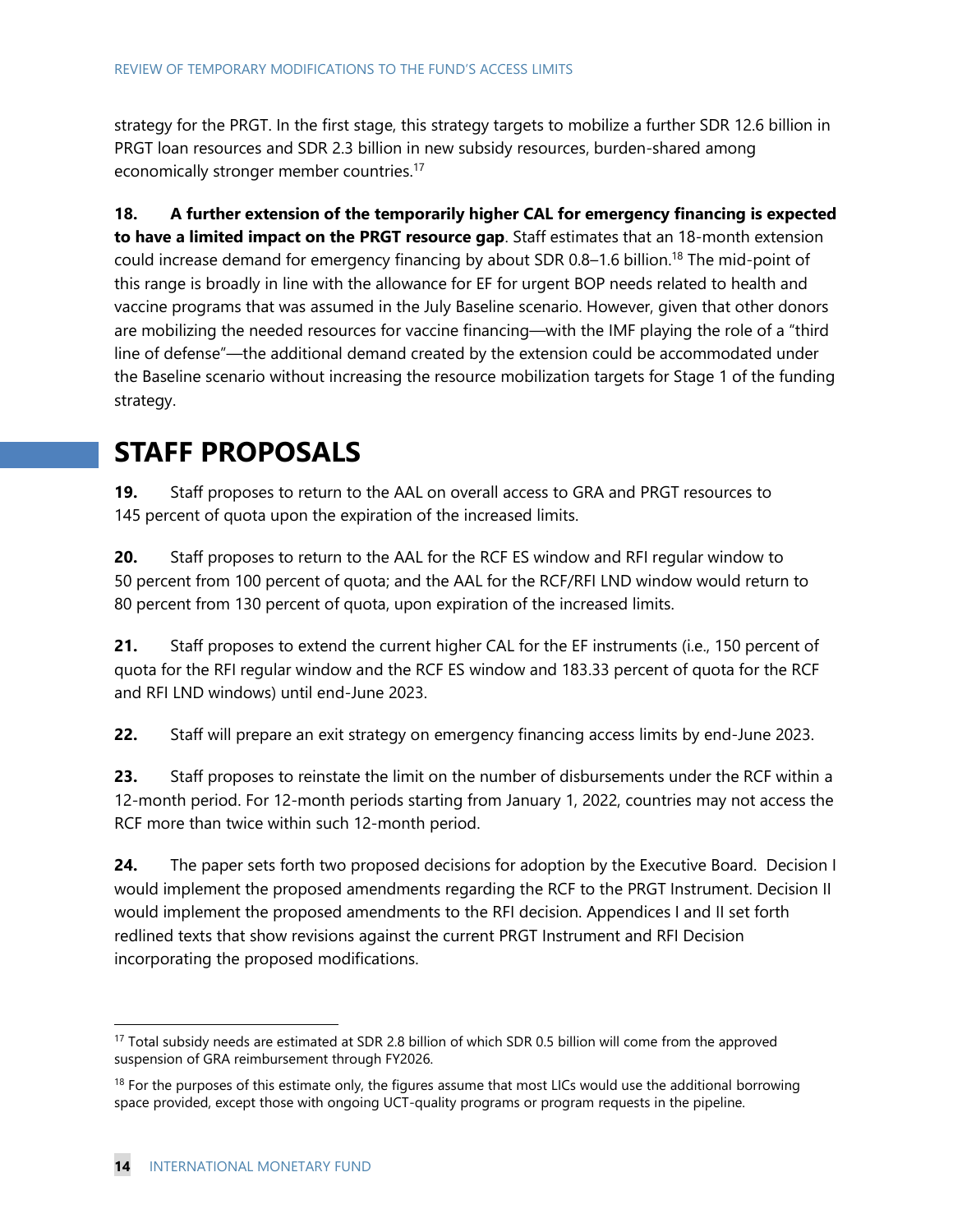### **Proposed Decisions**

The following decisions, which may be adopted by a majority of the votes cast, are proposed for adoption by the Executive Board:

#### **Decision I. Amendments to the PRGT Instrument**

Section II, paragraph 2(b)(ii) and paragraph 2(b)(iii) of the Instrument to Establish the Poverty Reduction and Growth Trust ("**PRGT Instrument**"), Annex to Decision No. 8759-(87/176) ESAF, adopted December 18, 1987, as amended, shall be further amended to read as follows:

"(ii) the annual and cumulative access limits under the RCF shall be 80 percent of quota and 133.33 percent of quota, net of scheduled repayments, respectively, where (a) the member requests assistance under the RCF to address an urgent balance of payments need resulting from a natural disaster that occasions damage assessed to be equivalent to or to exceed 20 percent of the member's gross domestic product (GDP) and (b) the member's existing and prospective policies are sufficiently strong to address the natural disaster shock. For the period from June 21, 2021 to December 31, 2021, the above annual access limit shall be 130 percent of quota and for the period from June 21, 2021 to June 30, 2023, the above cumulative access limit shall be 183.33 percent of quota, net of scheduled repayments;

(iii) a member's request for assistance under the RCF to address an urgent balance of payments need resulting primarily from a sudden and exogenous shock shall be subject to an annual access limit of 100 percent of quota for the period from April 6, 2020 to December 31, 2021, and to a cumulative access limit of 150 percent of quota, net of scheduled repayments, for the period from April 6, 2020 to June 30, 2023; and".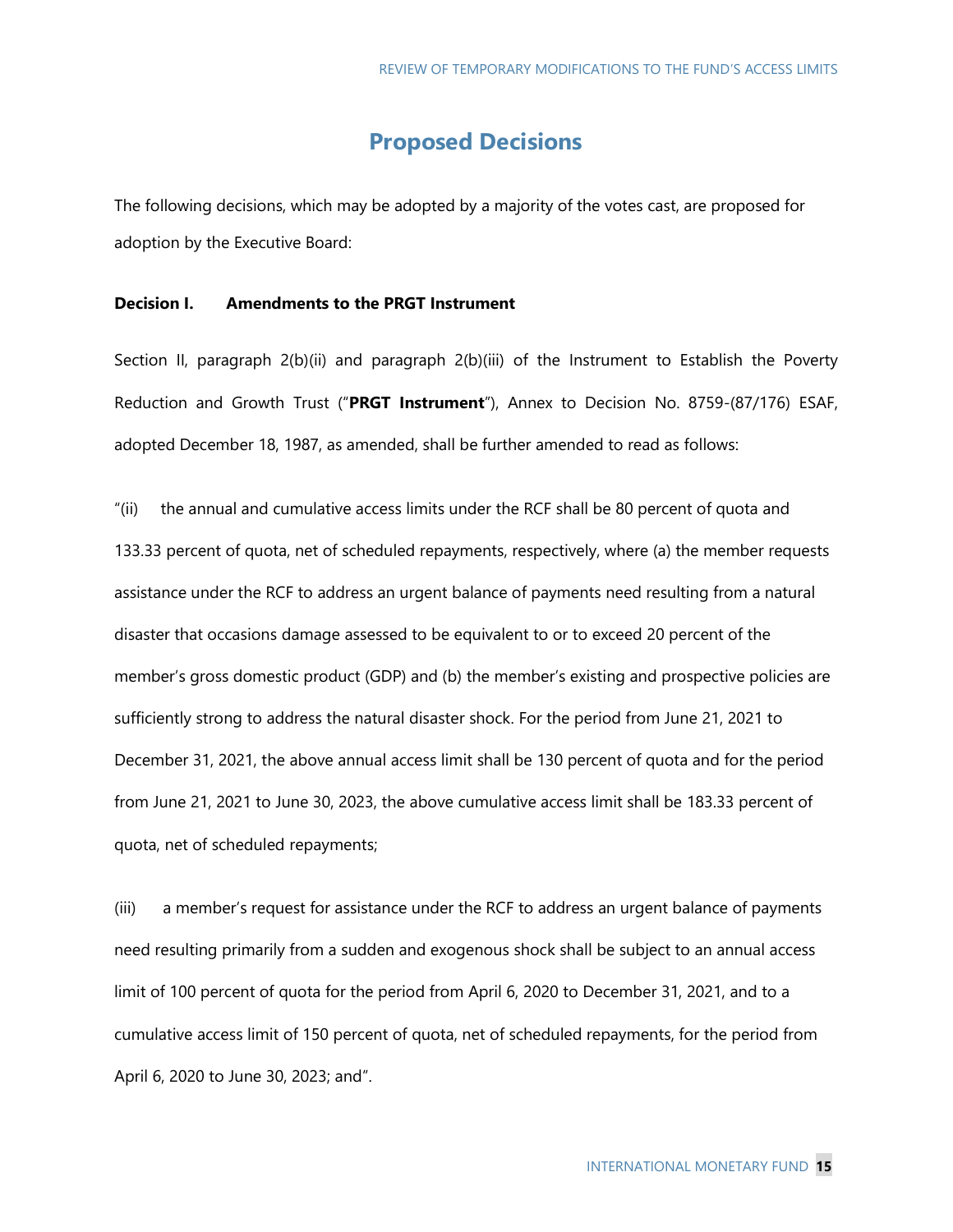#### **Decision II. Amendments to the RFI Decision**

1. Paragraph 5(A) of the Decision establishing the Rapid Financing Instrument (RFI), Decision No. 15015-(11/112), November 21, 2011, as amended, (**"RFI Decision"**) shall be further amended to read as follows:

"(A) for the period from April 6, 2020 to December 31, 2021, the above annual access limit shall be 100 percent of quota and for the period from April 6, 2020 to June 30, 2023, the above cumulative access limit shall be 150 percent of quota, net of scheduled repurchases; and".

2. The last sentence of paragraph 5(B) of the RFI Decision shall be further amended to read as follows:

"(B) For the period from June 21, 2021 to December 31, 2021, the above annual access limit shall be 130 percent of quota and for the period from June 21, 2021 to June 30, 2023, the above cumulative access limit shall be 183.33 percent of quota, net of scheduled repurchases."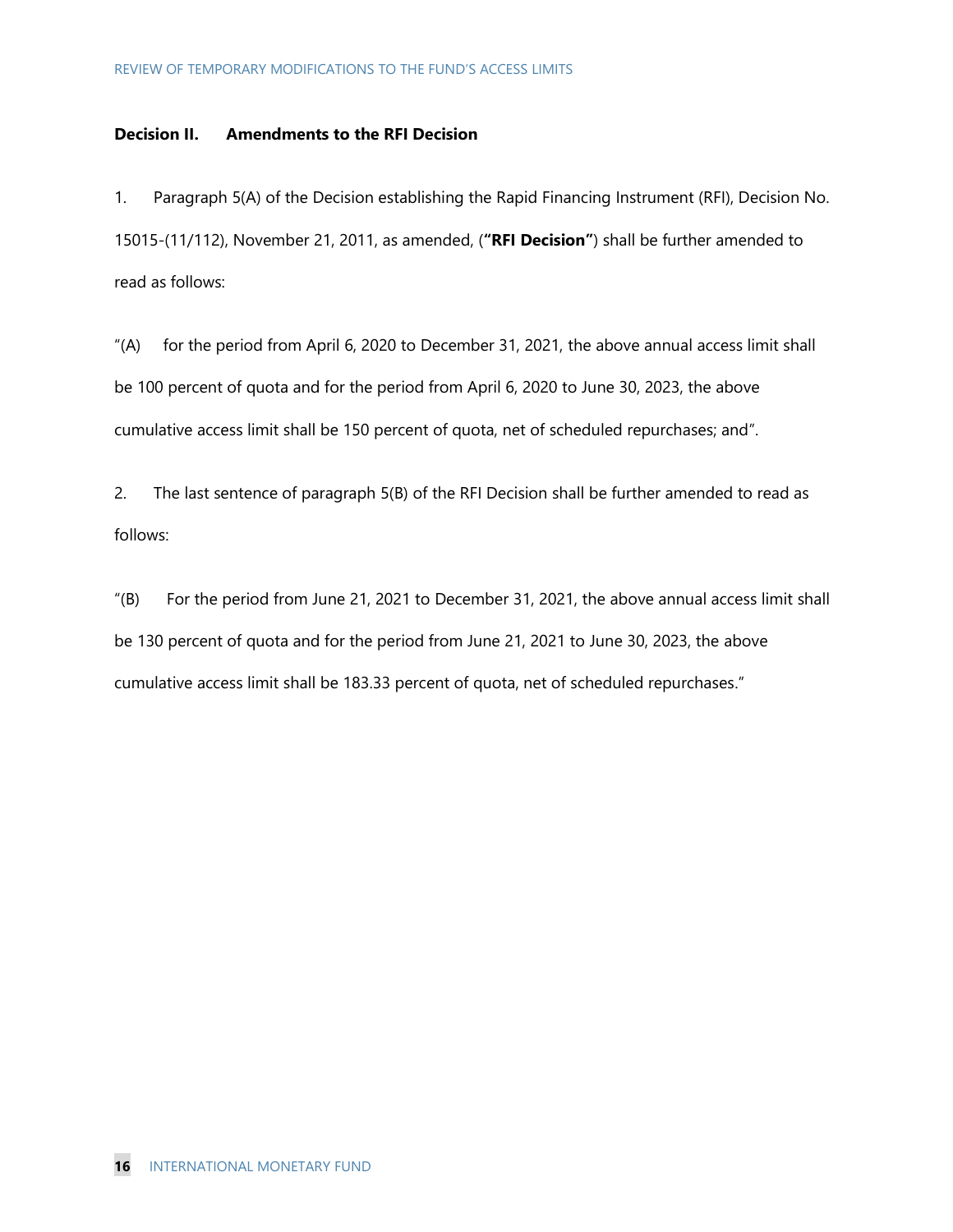### **Annex I. Timeline of Modifications in Access Limits During the Pandemic Period**

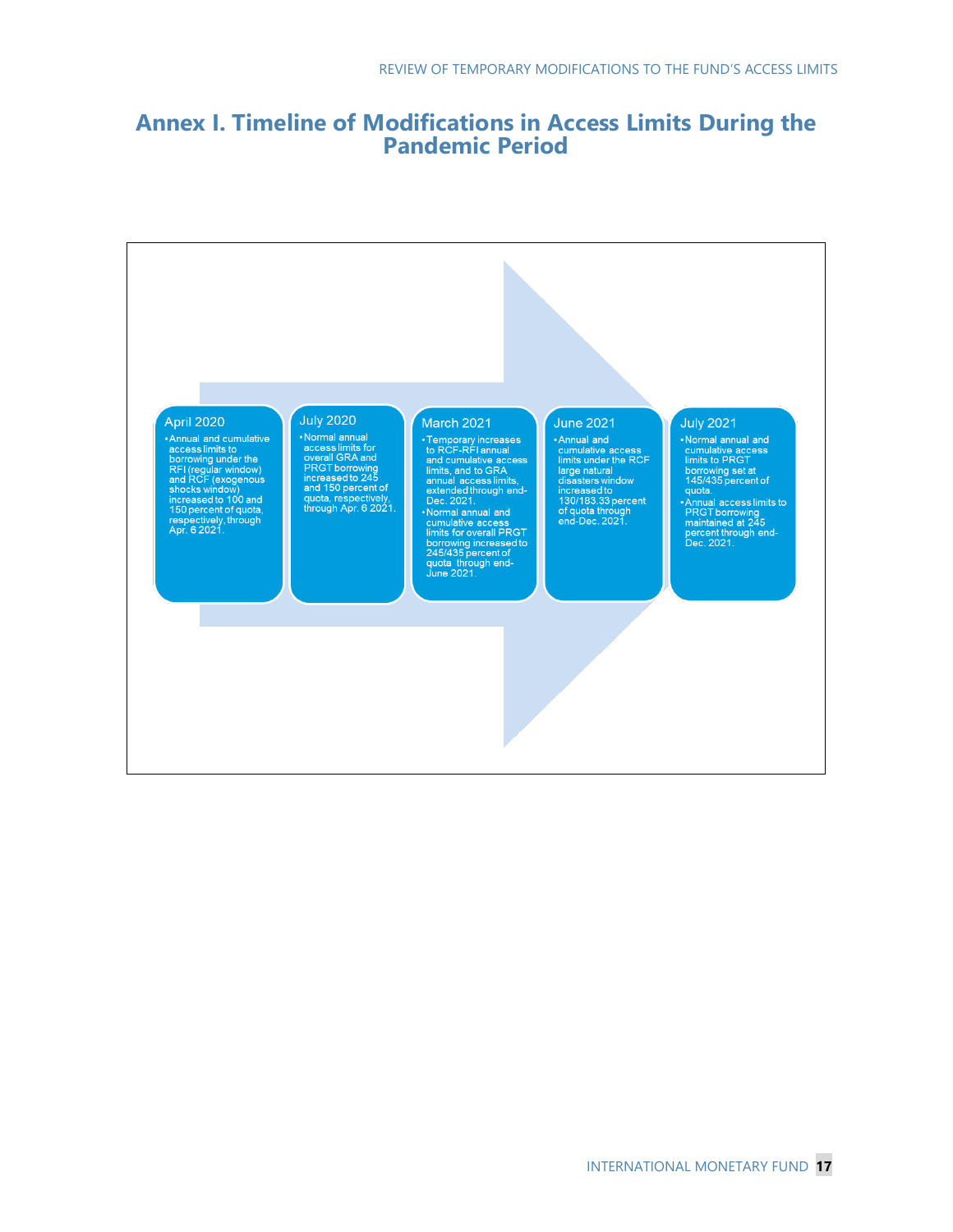## **Annex II. Countries with Approved Emergency Financing Ordered by Access Level<sup>1</sup>**

(76 countries)

| GRA-only countries 1/<br>(25) |            |                           |                                      |                    |                                  | PRGT-eligible countries 1/ |                           |                               |                    |
|-------------------------------|------------|---------------------------|--------------------------------------|--------------------|----------------------------------|----------------------------|---------------------------|-------------------------------|--------------------|
|                               |            |                           |                                      | (51)               |                                  |                            |                           |                               |                    |
| Country                       | Instrument | Ongoing UCT<br>program 2/ | EF access since<br><b>March 2020</b> | Approval Date(s)   | Country                          | Instrument                 | Ongoing UCT<br>program 2/ | EF access since<br>March 2020 | Approval Date(s)   |
| Albania                       | RFI        | ÷.                        | 100                                  | Apr-2020           | St. Vincent and the Grenadines   | RCF                        |                           | 170                           | May-2020, Jul-2020 |
| Bahamas, The                  | RFI        |                           | 100                                  | Jun-2020           | Côte d'Ivoire                    | RFI-RCF                    | ÷,                        | 100                           | Apr-2020           |
| Bolivia 3/                    | RFI        |                           | 100                                  | Apr-2020           | Benin                            | RFI-RCF                    | ÷                         | 100                           | Dec-2020           |
| Bosnia and Herzegovina        | RFI        |                           | 100                                  | Apr-2020           | Cabo Verde                       | RCF                        | ä,                        | 100                           | Apr-2020           |
| Costa Rica                    | RFI        | Υ                         | 100                                  | Apr-2020           | Cameroon                         | <b>RCF</b>                 | Υ                         | 100                           | May-2020, Oct-2020 |
| Dominican Republic            | RFI        |                           | 100                                  | Apr-2020           | Diibouti                         | <b>RCF</b>                 |                           | 100                           | May-2020           |
| Egypt                         | RFI        |                           | 100                                  | May-2020           | Ethiopia                         | RFI                        | Υ                         | 100                           | Apr-2020           |
| El Salvador                   | RFI        | <b>Co</b>                 | 100                                  | Apr-2020           | Ghana                            | <b>RCF</b>                 | ä,                        | 100                           | Apr-2020           |
| Eswatini                      | RFI        | <b>Co</b>                 | 100                                  | Jul-2020           | Grenada                          | <b>RCF</b>                 | ٠                         | 100                           | Apr-2020           |
| Gabon                         | RFI        | Υ                         | 100                                  | Apr-2020, Jul-2020 | Kenya                            | <b>RCF</b>                 | Υ                         | 100                           | May-2020           |
| Jamaica                       | RFI        |                           | 100                                  | May-2020           | Kyrgyz Republic                  | <b>RFI-RCF</b>             | ä,                        | 100                           | Mar-2020, May-2020 |
| Mongolia                      | RFI        |                           | 100                                  | Jun-2020           | Madagascar                       | RCF                        | Υ                         | 100                           | Apr-2020, Jul-2020 |
| Montenegro                    | RFI        |                           | 100                                  | Jun-2020           | Malawi                           | <b>RCF</b>                 |                           | 100                           | May-2020, Oct-2020 |
| Namibia                       | RFI        |                           | 100                                  | Mar-2021           | Maldives                         | <b>RCF</b>                 | ä,                        | 100                           | Apr-2020           |
| Nigeria                       | RFI        | <b>Co</b>                 | 100                                  | Apr-2020           | Moldova                          | RFI-RCF                    | ٠                         | 100                           | Apr-2020           |
| North Macedonia               | RFI        |                           | 100                                  | Apr-2020           | Mozambique                       | <b>RCF</b>                 | ÷.                        | 100                           | Apr-2020           |
| Panama                        | RFI        | Y4/                       | 100                                  | Apr-2020           | Myanmar                          | RFI-RCF                    | ٠                         | 100                           | Jun-2020, Jan-2021 |
| Seychelles                    | RFI        | Υ                         | 100                                  | May-2020           | Nepal                            | <b>RCF</b>                 | ÷.                        | 100                           | May-2020           |
| South Africa                  | RFI        | $\overline{\phantom{a}}$  | 100                                  | Jul-2020           | Papua New Guinea                 | <b>RCF</b>                 | ÷                         | 100                           | Jun-2020           |
| Tunisia                       | <b>RFI</b> |                           | 100                                  | Apr-2020           | Rwanda                           | <b>RCF</b>                 |                           | 100                           | Apr-2020, Jun-2020 |
| Jordan                        | RFI        | Y                         | 85                                   |                    | Samoa                            | <b>RCF</b>                 | ä,                        | 100                           | Apr-2020           |
|                               | RFI        |                           |                                      | May-2020           |                                  |                            | Υ                         |                               |                    |
| Ecuador                       | RFI        | Υ                         | 67                                   | May-2020           | Senegal                          | RFI-RCF                    | ÷                         | 100                           | Apr-2020           |
| Kosovo                        |            |                           | 50                                   | Apr-2020           | Solomon Islands                  | RFI-RCF                    |                           | 100                           | Jun-2020           |
| Pakistan                      | RFI        | Υ                         | 50                                   | Apr-2020           | St. Lucia                        | <b>RCF</b>                 | ٠                         | 100                           | Apr-2020           |
| <b>Equatorial Guinea</b>      | RFI        | Υ                         | 30                                   | Sep-2021           | Tanzania                         | RFI-RCF                    | <b>Co</b>                 | 100                           | Sep-2021           |
|                               |            |                           |                                      |                    | Uganda                           | <b>RCF</b>                 | Υ                         | 100                           | May-2020           |
|                               |            |                           |                                      |                    | Chad                             | <b>RCF</b>                 |                           | 95                            | Apr-2020, Jul-2020 |
|                               |            |                           |                                      |                    | Dominica                         | <b>RCF</b>                 | ÷,                        | 89                            | Apr-2020           |
|                               |            |                           |                                      |                    | Tajikistan                       | RCF                        |                           | 80                            | May-2020           |
|                               |            |                           |                                      |                    | Mali                             | <b>RCF</b>                 | Υ                         | 79                            | Apr-2020           |
|                               |            |                           |                                      |                    | Mauritania                       | <b>RCF</b>                 |                           | 74                            | Apr-2020           |
|                               |            |                           |                                      |                    | <b>Burkina Faso</b>              | <b>RCF</b>                 | ٠                         | 70                            | Apr-2020           |
|                               |            |                           |                                      |                    | Sierra Leone                     | RCF                        | Υ                         | 67                            | Jun-2020, Mar-2021 |
|                               |            |                           |                                      |                    | South Sudan                      | <b>RCF</b>                 | ÷                         | 65                            | Nov-2020, Mar-2021 |
|                               |            |                           |                                      |                    | Niger                            | <b>RCF</b>                 | ٠                         | 64                            | Apr-2020           |
|                               |            |                           |                                      |                    | São Tomé and Príncipe            | <b>RCF</b>                 | Υ                         | 61                            | Apr-2020           |
|                               |            |                           |                                      |                    | Afghanistan                      | <b>RCF</b>                 | Υ                         | 50                            | Apr-2020           |
|                               |            |                           |                                      |                    | Bangladesh                       | RFI-RCF                    |                           | 50                            | May-2020           |
|                               |            |                           |                                      |                    | Comoros                          | RFI-RCF                    | ٠                         | 50                            | Apr-2020           |
|                               |            |                           |                                      |                    | Guinea                           | RCF                        | ٠                         | 50                            | Jun-2020           |
|                               |            |                           |                                      |                    | Guinea-Bissau                    | <b>RCF</b>                 | ÷.                        | 50                            | Jan-2021           |
|                               |            |                           |                                      |                    | Haiti                            | RCF                        |                           | 50                            | Apr-2020           |
|                               |            |                           |                                      |                    | Lesotho                          | RFI-RCF                    | ÷.                        | 50                            | Jul-2020           |
|                               |            |                           |                                      |                    | Nicaragua                        | RFI-RCF                    |                           | 50                            | Nov-2020           |
|                               |            |                           |                                      |                    | Tonga                            | <b>RCF</b>                 |                           | 50                            | Jan-2021           |
|                               |            |                           |                                      |                    | Uzbekistan                       | RFI-RCF                    | ٠                         | 50                            | May-2020           |
|                               |            |                           |                                      |                    | Burundi                          | RCF                        | ÷                         | 35                            | Oct-21             |
|                               |            |                           |                                      |                    | Central African Republic         | <b>RCF</b>                 | Υ                         | 25                            | Apr-2020           |
|                               |            |                           |                                      |                    | Democratic Republic of the Congo | <b>RCF</b>                 | Υ                         | 25                            | Apr-2020           |
|                               |            |                           |                                      |                    | Gambia, The                      | <b>RCF</b>                 | Υ                         | 25                            |                    |
|                               |            |                           |                                      |                    |                                  |                            |                           |                               | Apr-2020           |
|                               |            |                           |                                      |                    | Liberia                          | <b>RCF</b>                 | Υ                         | 14                            | Jun-2020           |

Source: MONA, FIN (Financial Data Query Tool), and SPR dataset (approved requests for Fund financing since March 2020).

1/ As of October 31, 2021. 2/ Excludes PCI, PSI, and SMP.

3/ Bolivia made an advance repurchase on February 16, 2021, and its RFI is fully repaid.

4/ Precautionary and Liquidity Line.

<sup>1</sup> From March 1, 2020 to October 31, 2021.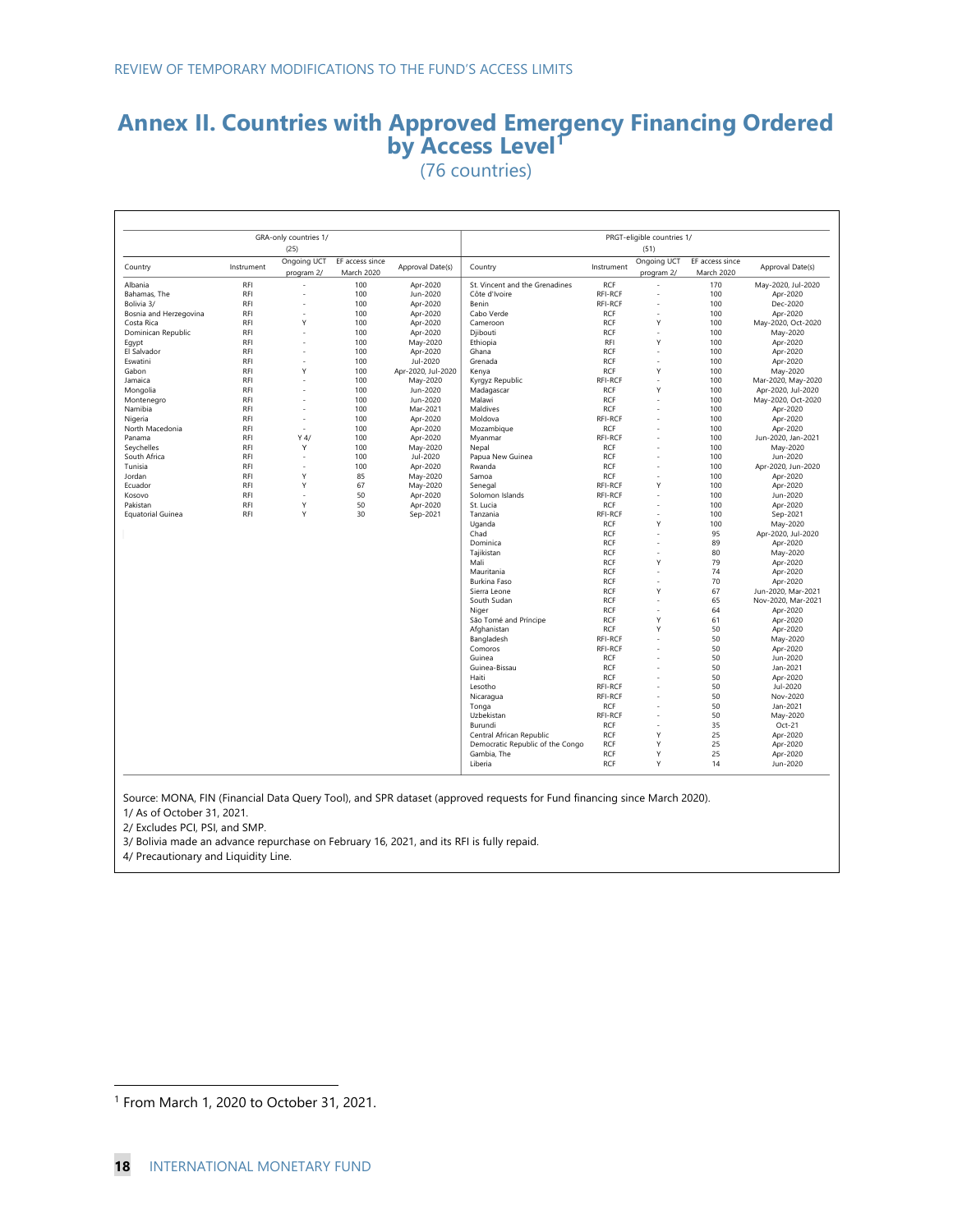### **Annex III. Transition Rule**

**1.** The transition rule refers to the specific modality of how the AALs would apply to new GRA and PRGT financing requests to accommodate the rolling nature of the AALs and the temporarily higher AALs in place till the end of 2021.<sup>1</sup> Generally, application of the annual access limits requires consideration of the member's access to Fund resources in any 12-month period on a rolling basis, which involves combinations of forward- and backward-looking elements.<sup>2</sup>

**2.** For GRA financing requests<sup>3</sup> approved from July 13, 2020 until end-December 2021 and for PRGT financing requests approved from March 22, 2021 through end-December 2021 (called the *window*), different annual access limits (145 and 245 percent of quota) may apply over the course of these arrangements.<sup>4</sup> In practice, when assessing the annual access at a point in time after January 1, 2022 for a country with a new arrangement, augmentation of the existing arrangement or financial support through RFI or RCF approved during *the window*, any 12-month period that includes any date during *the window* will be subject to an AAL of 245 percent of quota, while other periods will be subject to an AAL of 145 percent of quota.

**3.** This rule provides a smooth transition in terms of borrowing space for countries that have received financing within 12 months prior to the return to pre-pandemic AALs. An example would be a country that received an emergency financing under the RFI on September 15, 2021, with access of 100 percent of quota and for which a follow-up 18-month SBA would be approved on March 15, 2022, with the total amount of 200 percent of quota, with four tranches of 50 percent of quota each. At the approval of the SBA, the annual access during the backward-looking 12-month window amounts to 150 percent of quota (100 percent under the RFI and 50 percent under the SBA), which is below the applicable AAL of 245 percent of quota.

**4.** The annual access during the forward-looking 12-month window amounts to 100 percent of quota, which is also below the applicable AAL of 145 percent of quota. Without the transition rule, this arrangement would have triggered Exceptional Access safeguards, as the annual access at 150 percent of quota at the SBA approval would breach the AAL of 145 percent.

<sup>&</sup>lt;sup>1</sup> Please see Te[mporary Modifications to the Fund's Annual Access limits](https://www-isearch.imf.org/#q=sm%2F20%2F100&t=All&sort=relevancy)-Supplementary Information.

<sup>2</sup> Please see Box 1 ("Calculation of Annual Access Levels") of *Temporary Modification to the Fund's Annual Access Limits*, SM/20/100 for detailed explanations on how to calculate access limits on a 12-month basis.

<sup>&</sup>lt;sup>3</sup> "Financing Requests" refers to requests for new arrangements, RFI/RCF requests, augmentation or rephasing of access under arrangements already in place, in each case, under the GRA or PRGT.

<sup>&</sup>lt;sup>4</sup> The annual access limit for the PRGT was 150 percent of quota from July 13, 2020 to March 21, 2021, and thus, an AAL of 150 percent of quota would apply to a 12-month period that includes any date during this window for the countries with a financing request approved during this window. This will be relevant for Myanmar, The Gambia, Guinea-Bissau, and Tonga for a brief period through mid-March 2022, after which any disbursement will fall outside the 12-month period that is subject to the AAL of 150 percent of quota.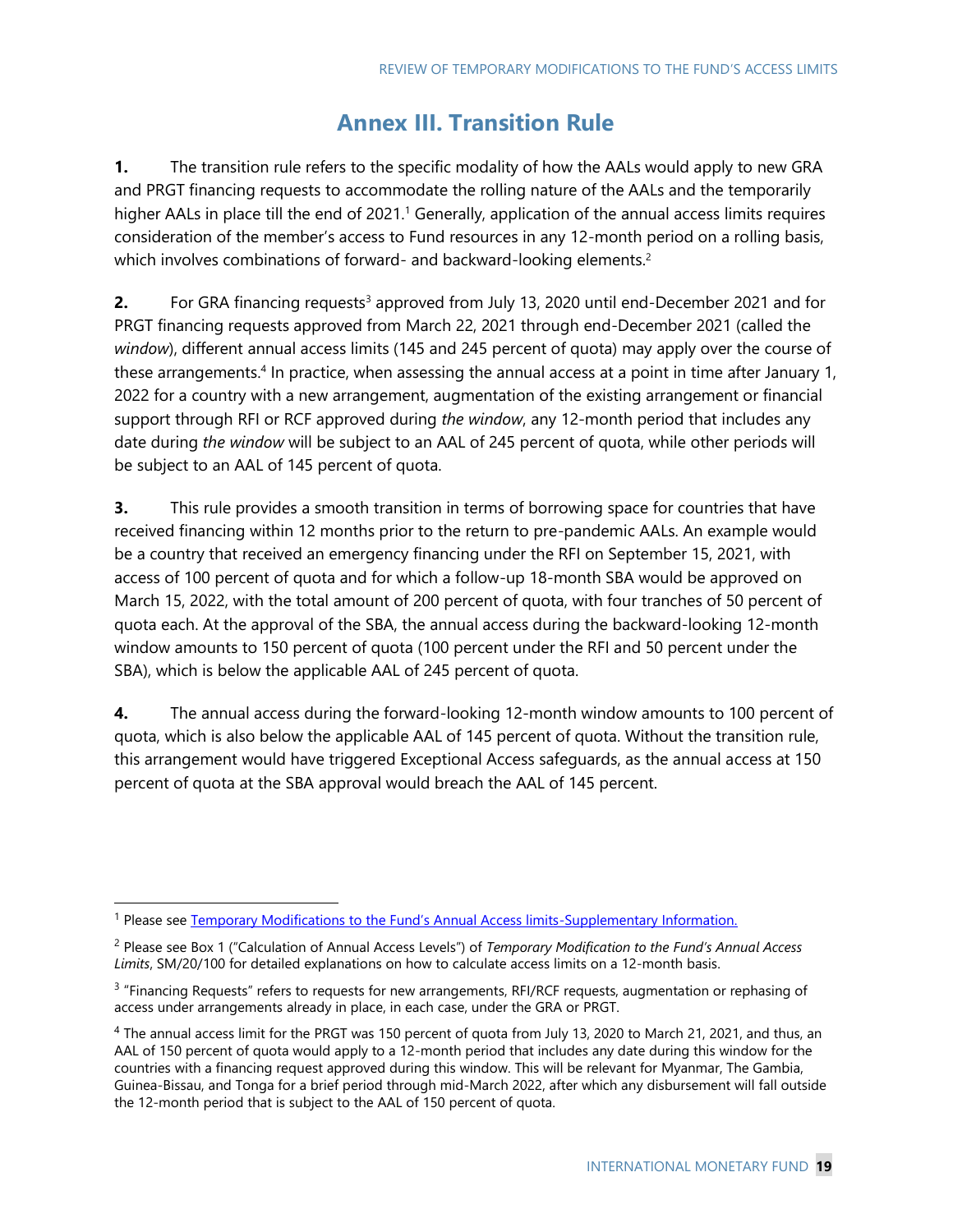**5.** During the period from January to end-October 2021, a total of 24 new financing requests, augmentations, re-phasing of access, and EF were approved, where the countries will benefit from the transition rule during 2022.

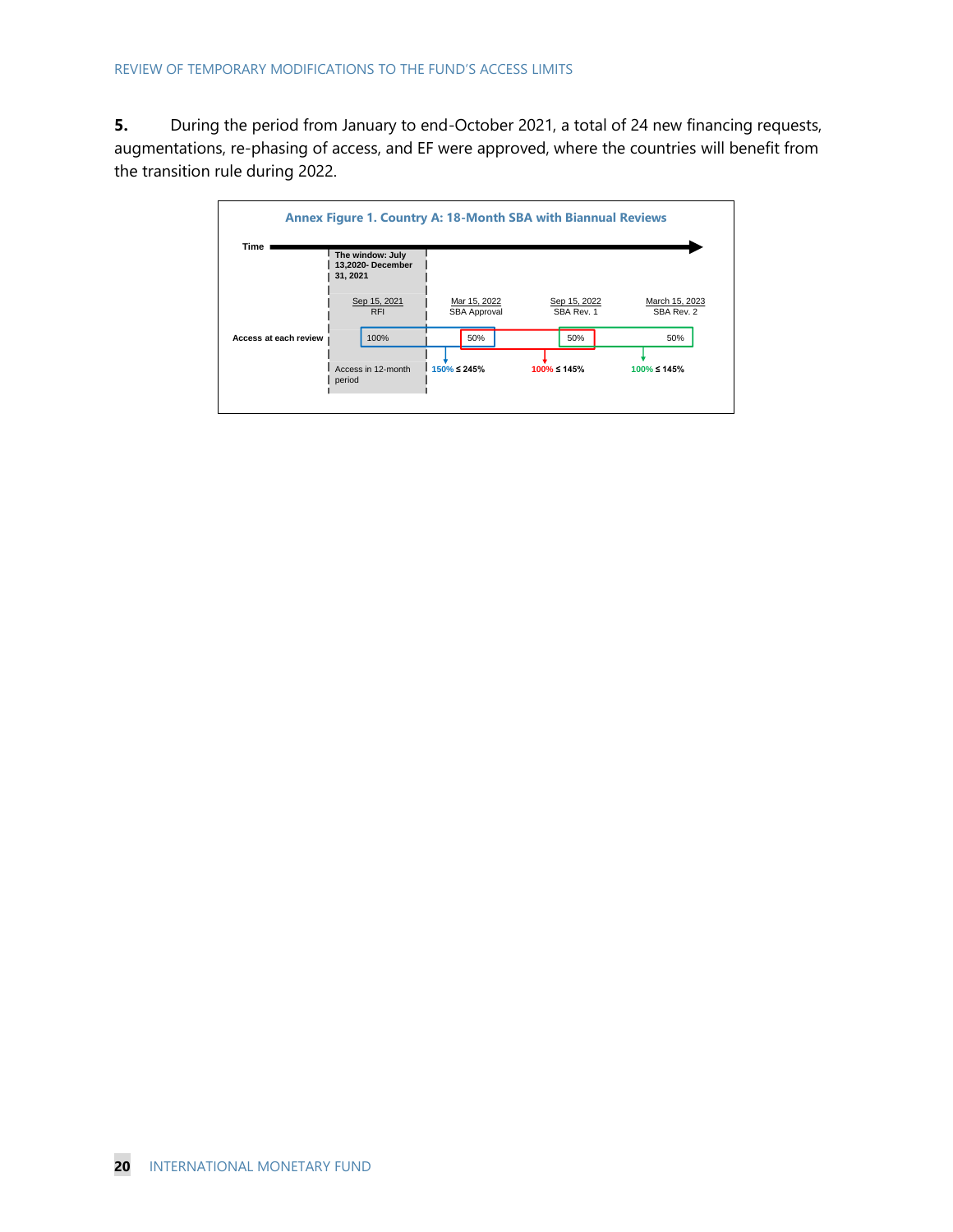### **Annex IV. Countries with Limited Annual Borrowing Space from January 1, 2022<sup>1</sup>** (In percent of quota, unless otherwise, as of end-October 2021)

1/ For ongoing programs, the borrowing space is equivalent to the maximum access in addition to scheduled disbursements. 2/ The transition rule is applied (see Annex III). **Approval date (for countries in programs) Approved augmentations since March 2020 Approval date of RFI or RCF since March 2020 Approved RFI or RCF access since March 2020** *1/1/2022 4/1/2022 7/1/2022 10/1/2022 1/1/2022 4/1/2022 7/1/2022 10/1/2022 GRA countries currently in Fund programs* Angola\* 12/7/2018 9/16/2020 144.6 144.6 72.3 72.3 0.4 0.4 72.7 72.7 Armenia 5/17/2019 5/18/2020 4 0 4 0 4 0 4 0 105 105 105 105 Barbados 10/1/2018 6/3/2020, 12/09/2020 3 6 3 6 3 6 3 6 109 109 109 109 Costa Rica\* 3/1/2021 4/29/2020 100 111.69 111.66 111.66 111.66 133.31 33.34 33.34 33.34 Ecuador\* 9/30/2020 5/1/2020 6 7 152.6 152.6 142.4 132.2 0 0 2.6 12.8 Equatorial Guinea 12/18/2019 9/15/2021 3 0 67.2 67.2 67.2 37.2 177.8 177.8 177.8 107.8 Gabon 7/28/2021 4/9/2020, 7/31/2020 100 91.25 91.25 75 37.5 153.75 170 107.5 Georgia 4/12/2017 5/1/2020 37.1 0 0 0 107.9 145 145 145 Jordan\* 3/25/2020 6/30/2021 5/20/2020 8 5 112 110 110 8 0 133 135 3 5 6 5 Pakistan 7/3/2019 4/16/2020 5 0 102 109 7 2 8 0 143 136 7 3 6 5 Seychelles\* 7/29/2021 5/8/2020 100 209.6 209.6 238 133.2 35.4 35.4 7 11.8 Ukraine\* 6/9/2020 54.7 54.7 34.8 34.8 90.3 90.3 110.2 110.2 *GRA countries not currently in Fund programs* Egypt 5/11/2020 100 56.8 56.8 0 0 88.2 88.2 145 145 Namibia 3/31/2021 100 100 0 0 0 145 145 145 145 *PRGT-presumed blenders currently in Fund programs* Cameroon\* 7/29/2021 5/4/2020, 10/21/2020 100 75 95 50 170 170 150 95 الموالية 1601 165 200 200 145 161/2020, 9/13/2021 165 200 200 145 165 200 200 145 Kenya\* 4/2/2021 5/6/2020 100 126.5 67 118.5 118.5 78 78 Senegal 6/7/2021 4/13/2020 100 8 0 8 0 7 0 7 0 165 165 7 5 7 5 *PRGT-only countries currently in Fund programs* Afghanistan 11/6/2020 4/29/2020 50 47 47 17 17 98 98 128 128 Central African Republic 12/20/2019 4/20/2020 2 5 21.4 21.4 21.4 21.4 123.6 123.6 123.6 123.6 Congo, Democratic Republic 7/15/2021 4/22/2020 2 5 28.6 42.9 42.9 28.6 216.4 202.1 202.1 116.4 Ethiopia\* 12/20/2019 4/30/2020 100 119.2 119.2 119.2 119.2 25.8 25.8 25.8 25.8 Gambia, The 3/23/2020 1/15/2021 4/15/2020 2 5 1 6 1 6 1 6 1 6 134 129 129 129 Liberia 12/11/2019 6/5/2020 1 4 13.2 13.2 13.2 13.2 131.8 131.8 131.8 131.8 Madagascar 3/29/2021 4/3/2020, 7/30/2020 100 4 0 2 0 3 0 3 0 205 125 115 115 Mali 8/28/2019 4/30/2020 7 9 32.1 21.4 21.4 21.4 112.9 123.6 123.6 123.6 Sao Tome & Principe 10/2/2019 7/27/2020 4/21/2020 61 25.6 25.6 25.6 12.8 119.4 119.4 119.4 132.2 Sierra Leone 11/30/2018 6/3/2020, 3/15/2021 6 7 3 2 1 5 1 5 1 5 213 230 230 130 Somalia 3/25/2020 8.6 8.6 8.6 8.6 136.4 136.4 136.4 136.4 Sudan 6/28/2021 157.3 167.1 9.8 19.6 87.7 77.9 135.2 125.4 Uganda 6/28/2021 5/6/2020 100 7 5 7 5 5 0 5 0 170 170 9 5 9 5 *PRGT-only countries not currently in Fund programs* Burundi 10/25/2021 3 5 3 5 3 5 3 5 3 5 210 210 210 210 Guinea-Bissau 1/25/2021 5 0 5 0 0 0 0 100 145 145 145 Myanmar 6/26/2020, 1/12/2021 100 5 0 0 0 0 100 145 145 145 South Sudan 11/11/2020, 3/30/2021 6 5 5 0 0 0 0 195 145 145 145 St. Vincent And the Grenadines<br>
5/20/2020, 7/1/2021 170 70 70 0 0 175 175 145 145<br>
9/7/2021 100 100 100 100 0 145 145 145 Tanzania 9/7/2021 100 100 100 100 0 145 145 145 145 Tonga 1/25/2021 5 0 5 0 0 0 0 100 145 145 145 **Annual access (backward-looking) Borrowing space under the AAL 2/ 3/**

\* Constrained under the cumulative access limit based on existing and prospective credit.

<sup>1</sup> The table includes countries which received Fund financing since the beginning of the pandemic and that would not have full borrowing space as of January 1, 2022. It shows the maximum access, in percent of quota that could be borrowed at specific dates without triggering Exceptional Access criteria under annual access limits (AAL). For each country, the borrowing space is computed as the difference between the AAL and the sum of Fund resources made available to that country over the previous 12 months ("backward-looking window").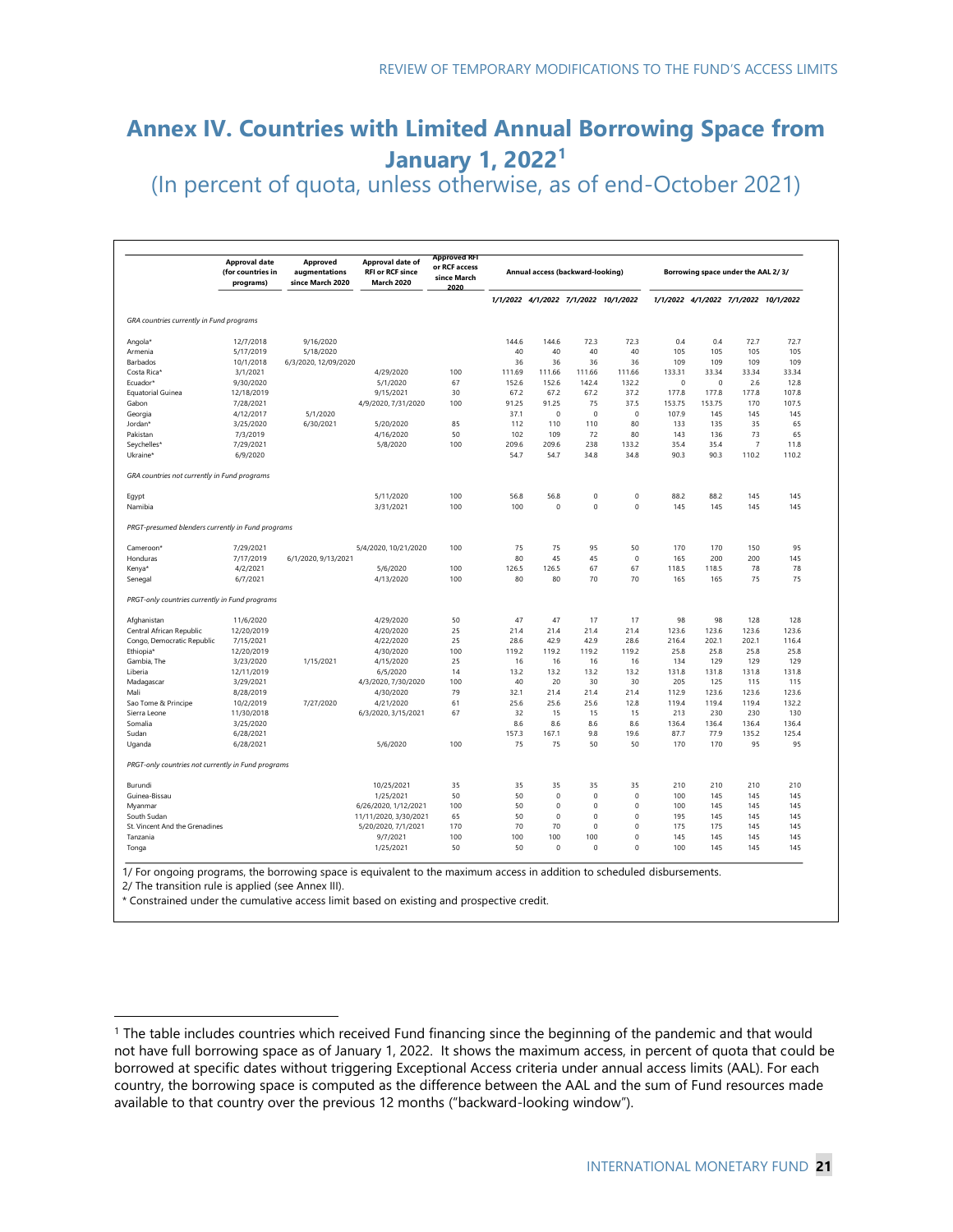## **Appendix I. Instrument to Establish the Poverty Reduction and Growth Trust—Redlined Version**

#### *Introductory Section*

To help fulfill its purposes, the International Monetary Fund (hereinafter called the "Fund") has adopted this Instrument establishing the Poverty Reduction and Growth Trust (hereinafter called the "Trust"), which shall be administered by the Fund as Trustee (hereinafter called the "Trustee"). The Trust shall be governed by and administered in accordance with the provisions of this instrument.

**\*\*\*\*\*\*\***

Section II. *Trust Loans*

**\*\*\*\*\*\*\***

Paragraph 2. Amount of Assistance

**\*\*\*\*\*\*\***

(b) Subject to the provisions in subparagraphs (i) to (iv) below, the access of each eligible member under the RCF shall be subject to an annual limit of 50 percent of quota, and a cumulative limit of 100 percent of quota, net of scheduled repayments, including where the assistance is requested to address an urgent balance of payments need resulting primarily from a sudden and exogenous shock and the member's existing and prospective policies are sufficiently strong to address the exogenous shock: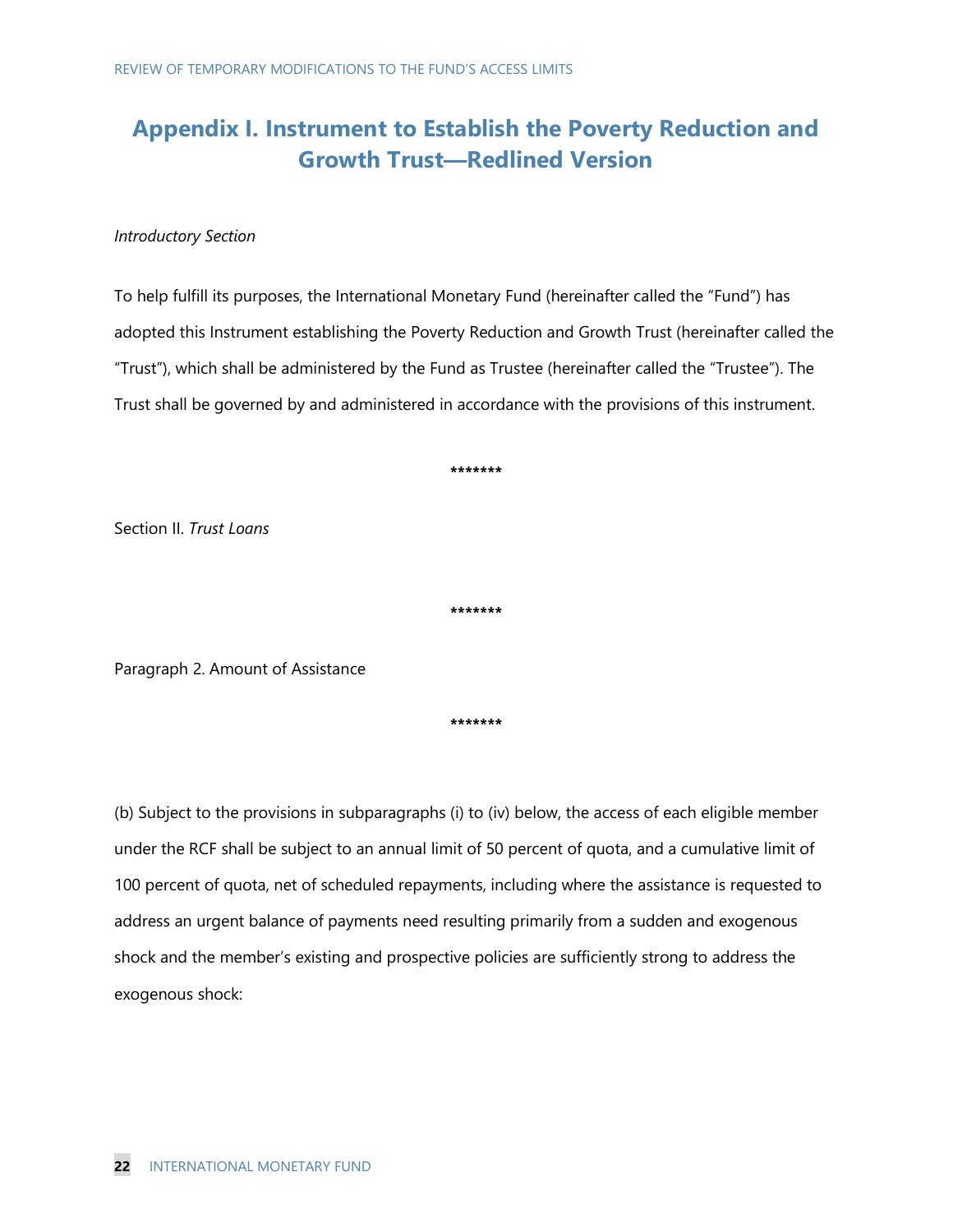(i) each disbursement shall not exceed 25 percent of quota except where the member requests assistance under the RCF to address an urgent balance of payments need resulting primarily from a sudden and exogenous shock (including a large natural disaster under (ii) below);

(ii) the annual and cumulative access limits under the RCF shall be 80 percent of quota and 133.33 percent of quota, net of scheduled repayments, respectively, where (a) the member requests assistance under the RCF to address an urgent balance of payments need resulting from a natural disaster that occasions damage assessed to be equivalent to or to exceed 20 percent of the member's gross domestic product (GDP) and (b) the member's existing and prospective policies are sufficiently strong to address the natural disaster shock. For the period from June 21, 2021 to December 31, 2021, the above annual and cumulative access limits shall be 130 percent of quota and for the period from June 21, 2021 to June 30, 2023, the above cumulative access limit shall be 183.33 percent of quota, net of scheduled repayments, respectively;

(iii) for the period from April 6, 2020 to December 31, 2021, a member's request for assistance under the RCF to address an urgent balance of payments need resulting primarily from a sudden and exogenous shock shall be subject to an annual access limit of 100 percent of quota and for the period from April 6, 2020 to December 31, 2021, and to a cumulative access limit of 150 percent of quota, net of scheduled repayments, for the period from April 6, 2020 to June 30, 2023; and

(iv) outstanding credit by a member under the rapid-access component of the ESF or outstanding purchases from the General Resources Account under emergency post conflict/natural disaster assistance covered by Decision No. 12341-(00/117), shall count towards the annual and cumulative limits applicable to access under the RCF. With effect from July 1, 2015, any purchases from the General Resources Account under the Rapid Financing Instrument shall count towards the annual and cumulative limits applicable to access under the RCF.